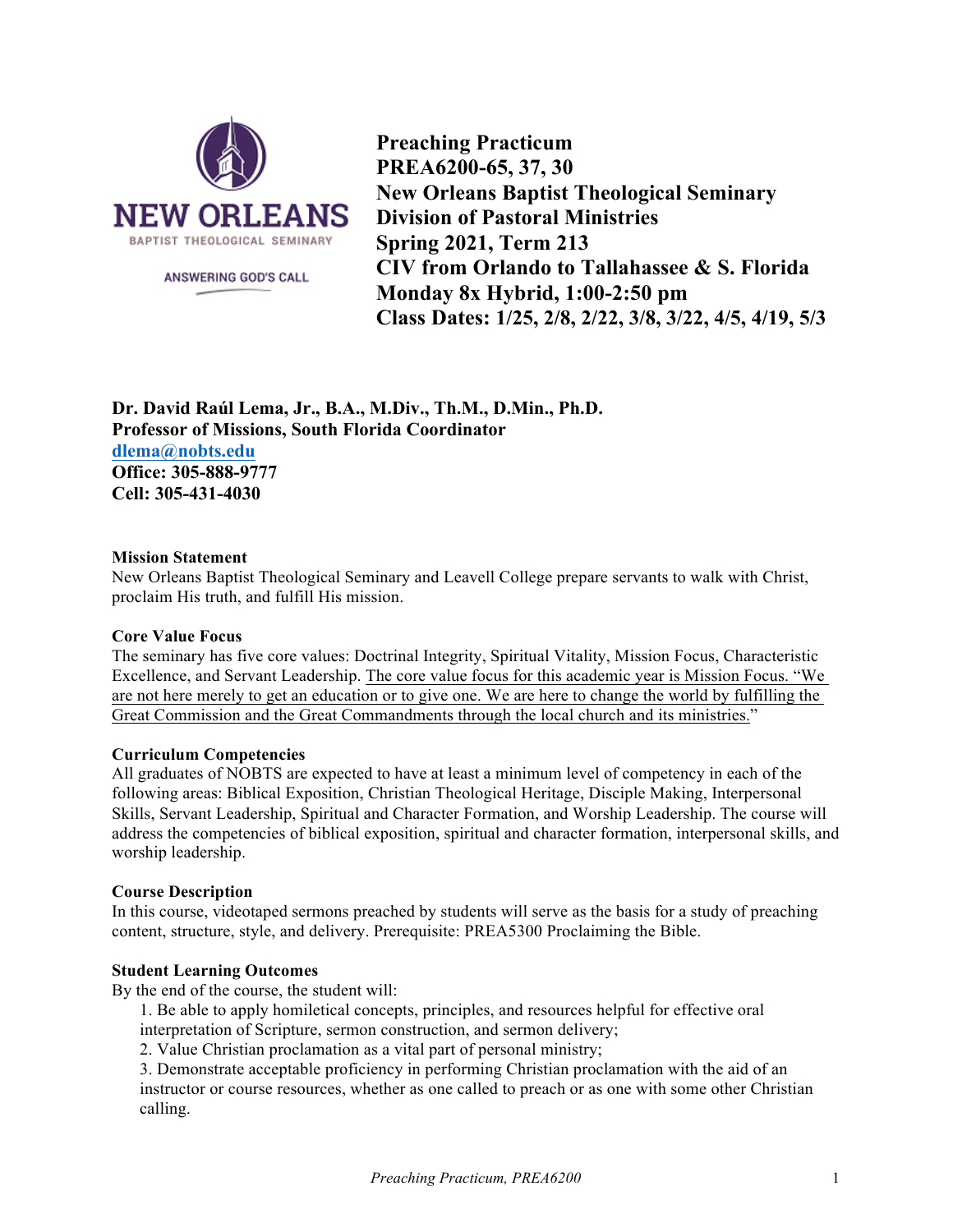## **Embedded Assignment**

*The New Testament sermon presentation is an embedded assignment that will be completed by all students for all sections of this course. The grading rubric for this assignment is attached to the syllabus (p. 30). Please complete the assignment according to the syllabus (rf., p. 3) and the grading rubric.*

### **Textbooks**

The following textbooks are required (will be cited in class notes and/or in assignments): Fasol, Al. *A Complete Guide to Sermon Delivery*. Nashville: B & H Publishers, 1996.

Heisler, Greg. *Spirit-Led Preaching.* Revised ed. Nashville: B & H Academic, 2018.

McDill, Wayne V. *The Moment of Truth.* Nashville: B & H Publishers, 1999.

The following textbooks are optional (i.e., will be helpful in sermon development and delivery):

Arthurs, Jeffrey D. *Devote Yourself to the Public Reading of Scripture.* Grand Rapids: Kregel, 2012.

York, Herschael W., and Bert Decker. *Preaching with Bold Assurance.* Nashville: B & H Publishers, 2003.

### **Course Teaching Methodology**

Lectures will be utilized to review and teach important fundamentals about sermon construction, delivery, oral interpretation, and voice, as well as to present and discuss applicable print and other resources. Writing assignments will be required to facilitate experiential learning and skills development in sermon building and communication. Student preaching, feedback, and group discussions will be used to promote personal insights about oral interpretation and sermon delivery. The preaching laboratory and student self-study will be important instructional components. Listener feedback forms and personal critique forms will be utilized to aid personal analysis in assessing preaching competency needs and strengths of students in sermon construction and delivery.

### **Course Requirements and Schedule**

Students are required to:

1. Submit a three-page (or less) single-spaced annotated analysis for the three required textbooks: i.e., the required textbooks by Fasol, Heisler, and McDill. Each book analysis should give a correct bibliographic listing of the book with its associated annotations, which answer the following questions:

- a. What is a two-paragraph (or less) summary of the book?
- b. What is one (or more) helpful feature(s) of the book for Christian proclamation?
- c. What is one difficulty, deficiency, or limitation in using the book for Christian proclamation?

This **one analysis** on the three textbooks should be submitted with a cover page on Blackboard by Midnight CST on **Monday, April 19th.**

2. Prepare and preach in class on the assigned day one devotional presentation of **ten to twelve minutes** in duration, based on an Old Testament text (selected by the student from any of the following Old Testament books: Genesis through Psalms). Each student will provide the professor a sermon brief of his devotional message, following the format of the rhetorical sermon brief form in this syllabus (other formats will not be accepted). Students should dress appropriately for the preaching chapel setting. A recording of each student's devotional presentation will be made available on a course YouTube channel.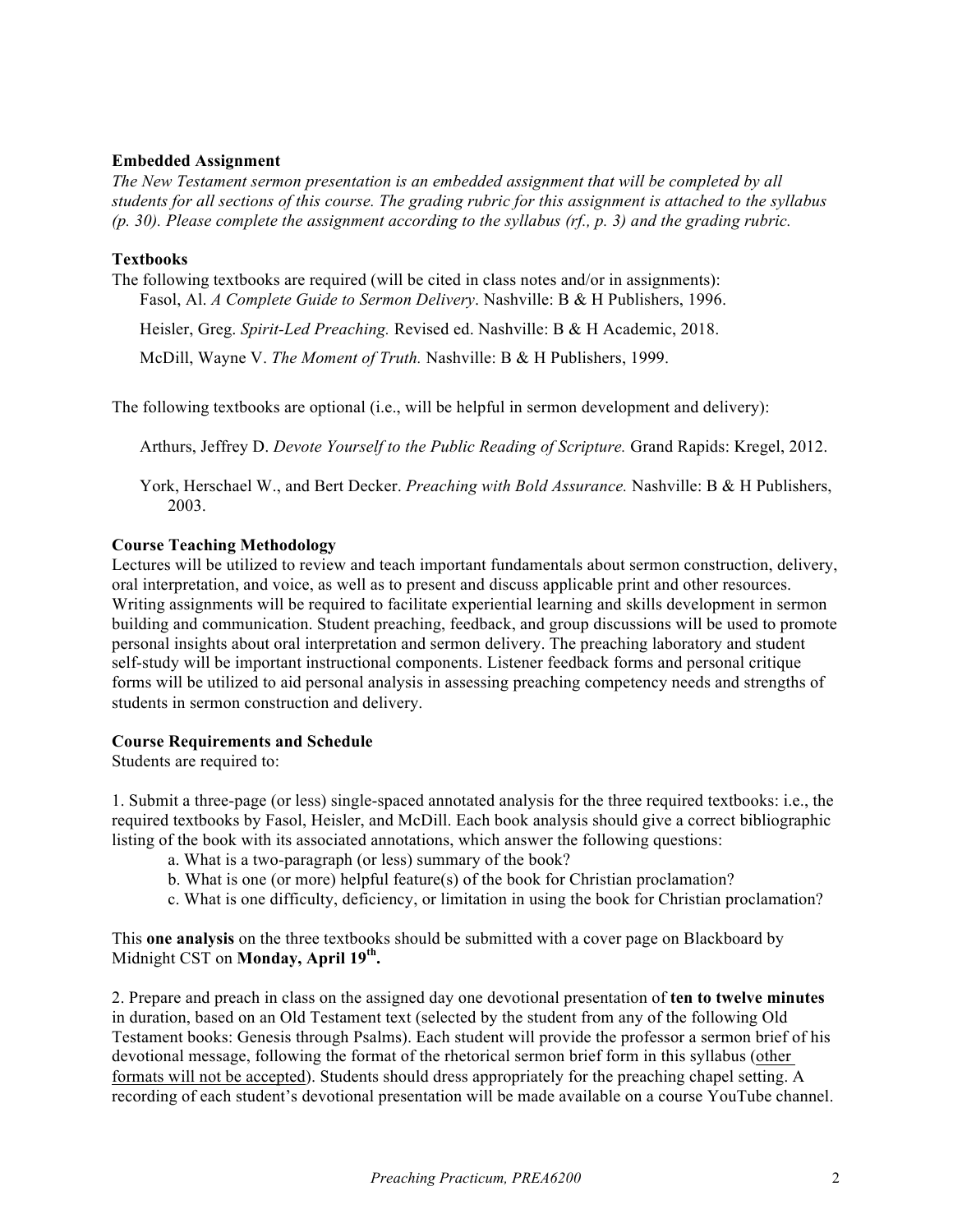The student will utilize this recording in preparing his Personal Critique/Feedback Evaluation of his message.

3. Prepare and preach in class on the assigned day one sermon presentation based on a New Testament text (selected by the student from any of the Gospels, Matthew through John, or from Acts). The sermon presentation is neither to exceed **eighteen minutes** nor to be less than **fifteen minutes** in duration. The sermon delivered is to be a rhetorical sermon outlined on the sermon brief form in this syllabus. Each student will provide the professor a sermon brief of his NT sermon. Students should dress appropriately for the preaching chapel setting. A recording of each student's sermon presentation will be made available on a course YouTube channel. The student will utilize this recording in preparing his Personal Critique/Feedback Evaluation of his message.

## 4. Complete:

a. An Audience Preaching Feedback Form following each student's OT devotional and NT sermon presentations in class. The document will be made available in class for each student to copy the required number of forms for all preaching presentations. Upon completion, all students will submit their Feedback Forms to the student or students who preached that particular day.

b. A Personal Critique/Feedback Evaluation Form for each of the student's two presentations **due one week after the student's in-class presentation**. The document will be made available in class for reproduction by each student.

5. Take a final exam. The final exam will be a take home, open-book exam and will cover course notes, the required course texts, and reflection on the personal presentations and feedback given. The exam is due by **Monday, May 10th**

### **Evaluation of Grade**

All course objectives will be evaluated through the grading of the annotated analysis assignment, Old Testament devotional presentation, New Testament sermon presentation, personal critique/feedback evaluation, and final examination.

The student's final grade will be determined as follows:

| 1. Annotated textbooks analyses                                 | 25% |
|-----------------------------------------------------------------|-----|
| 2. OT devotional presentation $\&$ personal critique/evaluation | 25% |
| 3. NT sermon presentation $\&$ personal critique/evaluation     | 30% |
| 4. Final examination                                            | 20% |

## **Late Assignments Penalty**

Assignments turned in past the date due will incur a late penalty of ten points, which will be deducted from the assignment grade. Assignments will not be accepted more than one week past the date due (but assignments may be submitted before the due date). All assignments must be submitted as specified.

### **Course Topics**

Course topics will be selected from the following topics: Introduction

Homiletics Review and Matters of Sermon Construction Sermon Delivery and Communication Oral Interpretation of Scripture Fundamentals of Voice and Vocal Care Using Technology in Preaching Devotionals and Preaching Presentations Concluding Matters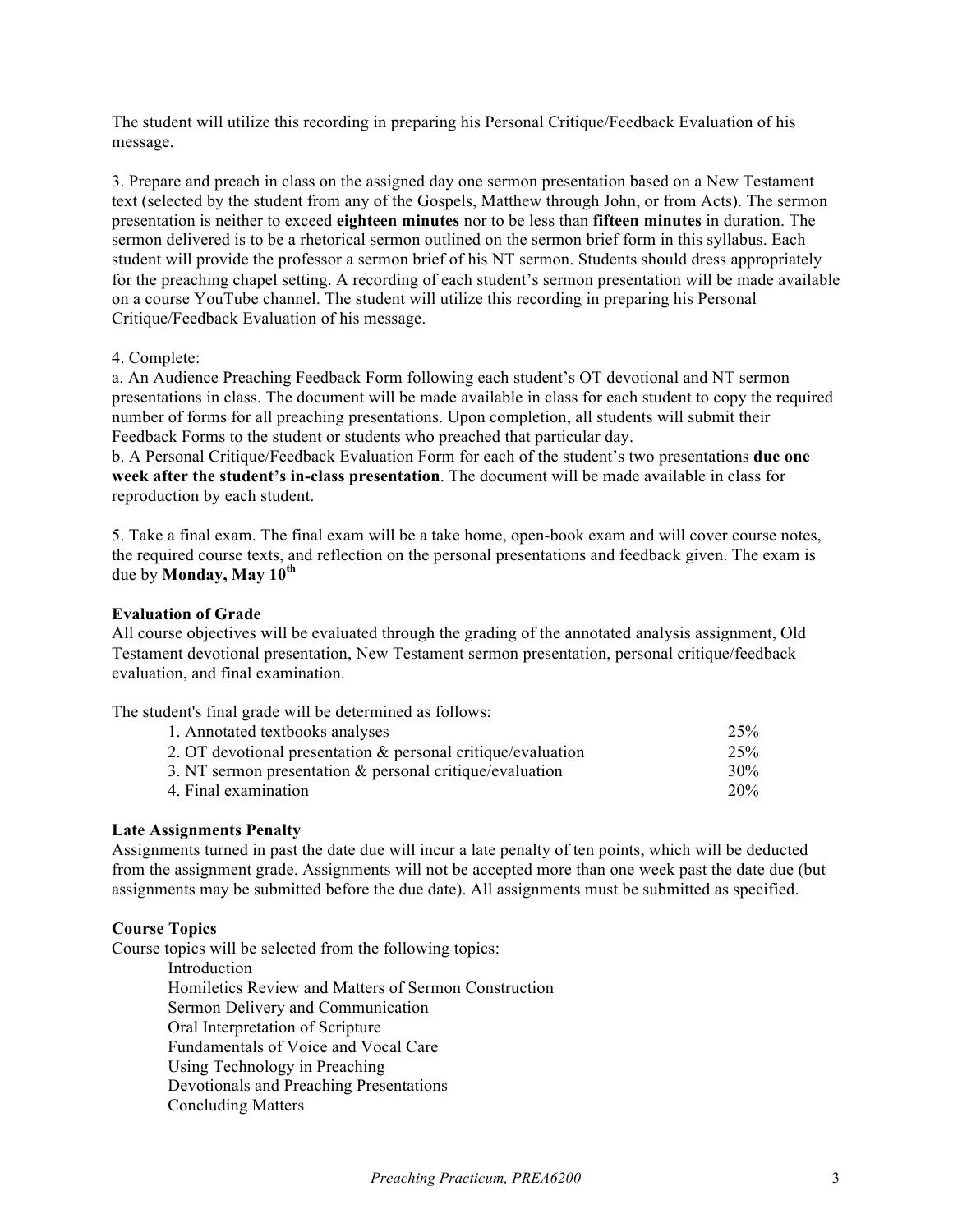## **Technical Assistance**

For assistance regarding technology, consult ITC (504-816-8180) or the following websites:

- 1. Selfserve@nobts.edu Email for technical questions/support requests with the Selfserve.nobts.edu site (Access to online registration, financial account, online transcript, etc.)
- 2. BlackboardHelpDesk@nobts.edu Email for technical questions/support requests with the NOBTS Blackboard Learning Management System NOBTS.Blackboard.com.
- 3. ITCSupport@nobts.edu Email for general technical questions/support requests.
- 4. www.NOBTS.edu/itc/ General NOBTS technical help information is provided on this website.

**Academic Honesty Policy:** All graduate and undergraduate NOBTS students, whether on-campus, internet, or extension center students, are expected to adhere to the highest Christian standard of honesty and integrity when completing academic assignments for all courses in every delivery system format. The Bible provides our standard for academic integrity and honesty. This standard applies whether a student is taking tests, quizzes, exams, writing papers, completing Discussion Boards, or any other course requirement.

**Assignment Formatting:** Unless otherwise noted, all assignments are to follow Turabian 8<sup>th</sup> edition. All written assignments must be Word documents, written in third person unless otherwise instructed, and created in 12 pt. Times New Roman font. PDFs will not be accepted.

**Grading Scale:** Your final grade will be based on your total accumulation of points as indicated under the *Assignments and Evaluation Criteria* section of this syllabus according to the grading scale in the NOBTS 2018-2019 catalog.

A 93-100 B 85-92 C 77-84 D 70-76 F 69 and below

**Netiquette: Appropriate Online Behavior:** Each student is expected to demonstrate appropriate Christian behavior when working online. The student is expected to interact with other students in a fashion that will promote learning and respect for the opinions of others in the course. A spirit of Christian charity is expected at all times in the online environment.

### **Disclaimer**

Flexibility is a critical attitude to ministry faithfulness. Therefore, students will be expected to keep a good attitude when things change. This syllabus proposes a course of study for a given time period. However, occasionally things change. The professor reserve the right to adjust the syllabus when they reasonably think that doing so will enhance the learning experience of the students.

**Withdrawal from the Course:** The administration has set deadlines for withdrawal. These dates and times are published in the academic calendar. Administration procedures must be followed. You are responsible to handle withdrawal requirements. A professor can't issue a withdrawal. You must do the proper paperwork to ensure that you will not receive a final grade of "F" in the course if you choose not to attend once you are enrolled.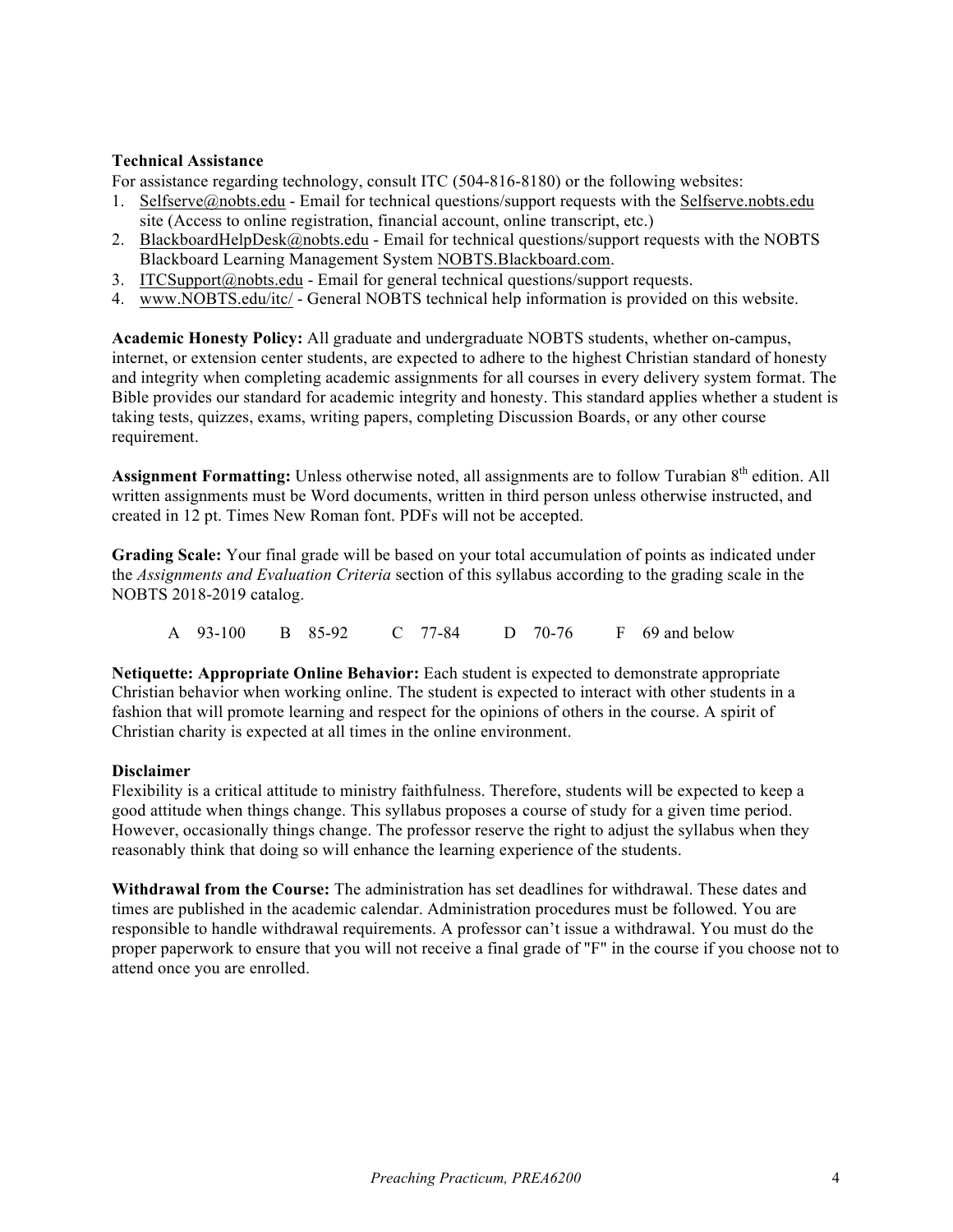# **Additional Information**

**Blackboard and SelfServe:** You are responsible for maintaining current information regarding contact information on Blackboard and SelfServe. The professor will utilize both to communicate with the class. Blackboard and SelfServe do not share information so you must update each. Assignment grades will be posted to Blackboard. You will be need to enroll in the course on Blackboard.

# **In Case of a Declared Campus Evacuation**

Students are to check the NOBTS electronic Blackboard at www.nobts.edu within four days of evacuation.

**NOBTS Emergency Text Messaging Service:** Once you have established a SelfServe account you may sign up for the NOBTS emergency text messaging service by going to http://nobts.edu/NOBTSEmergencyTextMessage.html .

**Special Needs:** If you need an accommodation for any type of disability, please set up a time to meet with the professor(s) to discuss any modifications you may need that are able to be provided.

# **Help for Writing Papers at "The Write Stuff"**

NOBTS maintains a Writing Center designed to improve English writing at the graduate level. Students can receive writing guides, tips, and valuable information to help in becoming a better writer.

# **Plagiarism on Written Assignments**

NOBTS has a no tolerance policy for plagiarism. Plagiarism in certain cases may result in expulsion from the seminary. See the NOBTS Student Handbook for definition, penalties, and policies associated with plagiarism.

## **Sermon Brief Form**

Students **must use** the attached sermon brief form for the **sermon brief** required in the Old Testament and New Testament presentation assignments for this course. Students may **not** substitute other forms. Please read and follow the notes and examples given in the form. Frequently made mistakes that cost points in the sermon brief assignment include the following:

- 1. Not writing the E.T.S., E.S.S., or O.S.S. in **complete** sentences
- 2. Not writing the E.T.S. in the **past** tense
- 3. Writing the E.S.S. in the **past** tense (instead of the present, future, or imperative tenses)
- 4. Not **following** the required O.S.S. form: Hearers will...
- 5. Not citing a biblical reference for **each** main point heading
- 6. Not following the specified format for the sermon title
- 7. Writing the sermon subject as a sentence or clause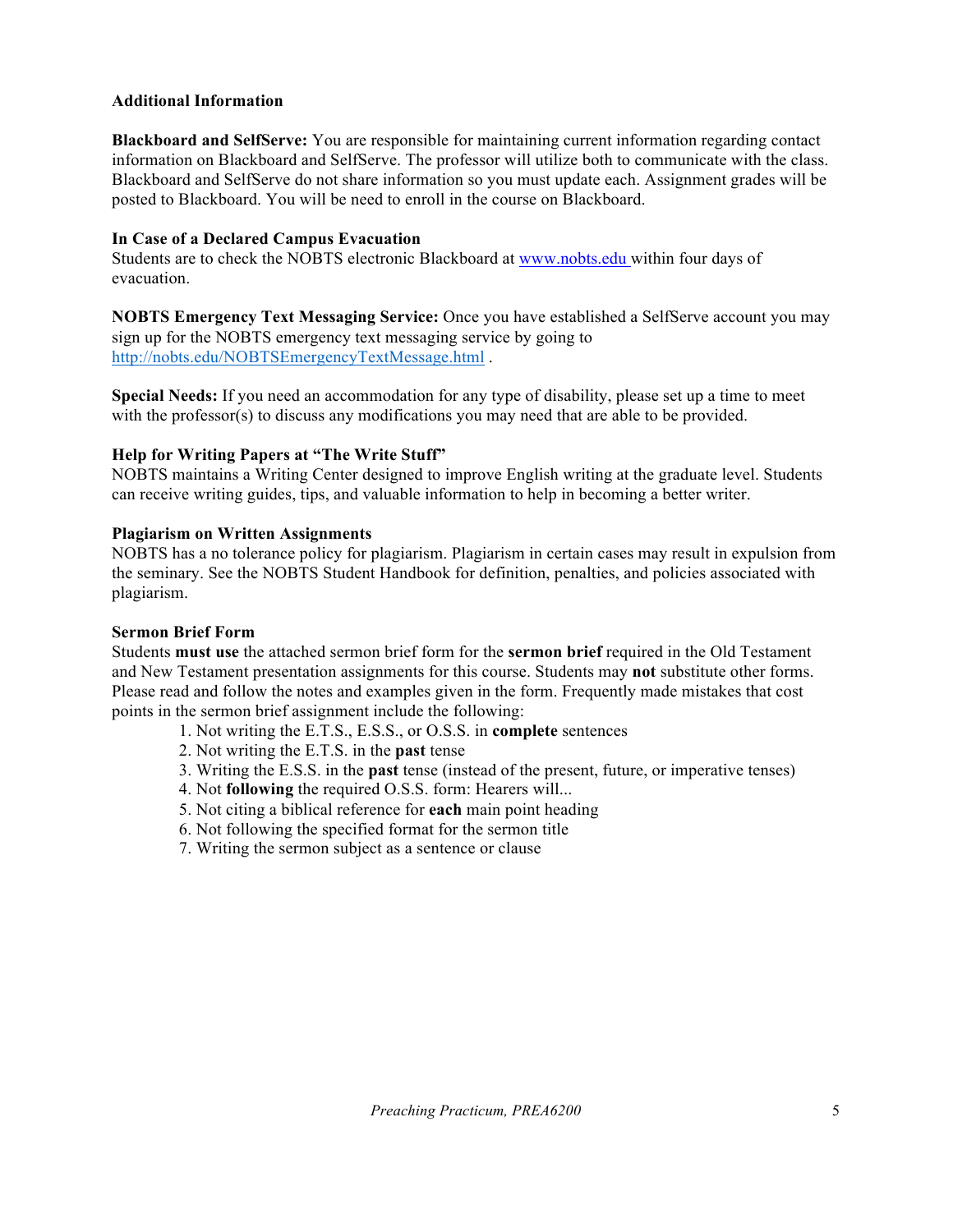#### **SELECTED BIBLIOGRAPHY**

#### Spiritual Vitality and Preaching

- Bennett, Arthur, ed. *The Valley of Vision*: *A Collection of Puritan Prayers & Devotions.* Carlisle: Banner of Truth, 2001.
- Bounds, E. M. *Power Through Prayer*. Grand Rapids: Baker Book House, 1991.

———. *Prayerful and Powerful Pulpits*. Grand Rapids: Baker Book House, 1994.

- Callen, Barry L. editor. *Sharing Heaven's Music: the Heart of Christian Preaching (essays in honor of James Earl Massey).* Nashville: Abingdon, 1995.
- Carson, D.A. *A Call to Spiritual Reformation*. Grand Rapids: Baker, 1992.
- Eswine, Zack. *Kindled Fire: How the Methods of C.H. Spurgeon Can Help Your Preaching.* Ross-shire: Christian Focus Publications, 2006.
- George, Timothy, James Earl Massey, and Robert Smith Jr., editors. *Our Sufficiency is of God: Essays on Preaching in Honor of Gardner C. Taylor.* Macon: Mercer University Press, 2010.
- Lischer, Richard. *Theories of Preaching: Selected Readings in the Homiletical Tradition.* Durham: The Labyrinth Press, 1987.
- Merida, Tony. *The Christ-Centered Expositor.* Nashville: B&H Academic, 2016.

———. *Faithful Preaching: Declaring Scripture with Responsibility, Passion, and Authenticity.* Nashville: B&H Academic, 2009.

Mitchell, Henry H. *Black Preaching.* San Francisco: Harper & Row, 1979.

- *———. Black Preaching: the Recovery of a Powerful Art.* Nashville: Abingdon, 1990.
- ———. *Celebration and Experience in Preaching.* Nashville: Abingdon, 1990.

———. *The Recovery of Preaching.* San Francisco: Harper & Row, 1977.

- Olford, Stephen F. and David L. Olford. *Anointed Expository Preaching.* Nashville: B&H, 1998.
- Owen, John. *Overcoming Sin & Temptation*. Edited by Kelly M. Kapic and Justin Taylor. Wheaton: Crossway, 2006.
- Piper, John. *Brothers, We Are Not Professionals*. Nashville: Broadman, 2002.
- Simmons, Martha J. and Henry H. Mitchell. *A Study Guide to Accompany "Celebration and Experience in Preaching".* Atlanta: n.p., 1993.

Spurgeon, Charles. *An All-Round Ministry*. Reprint. Carlisle: Banner of Truth, 2002.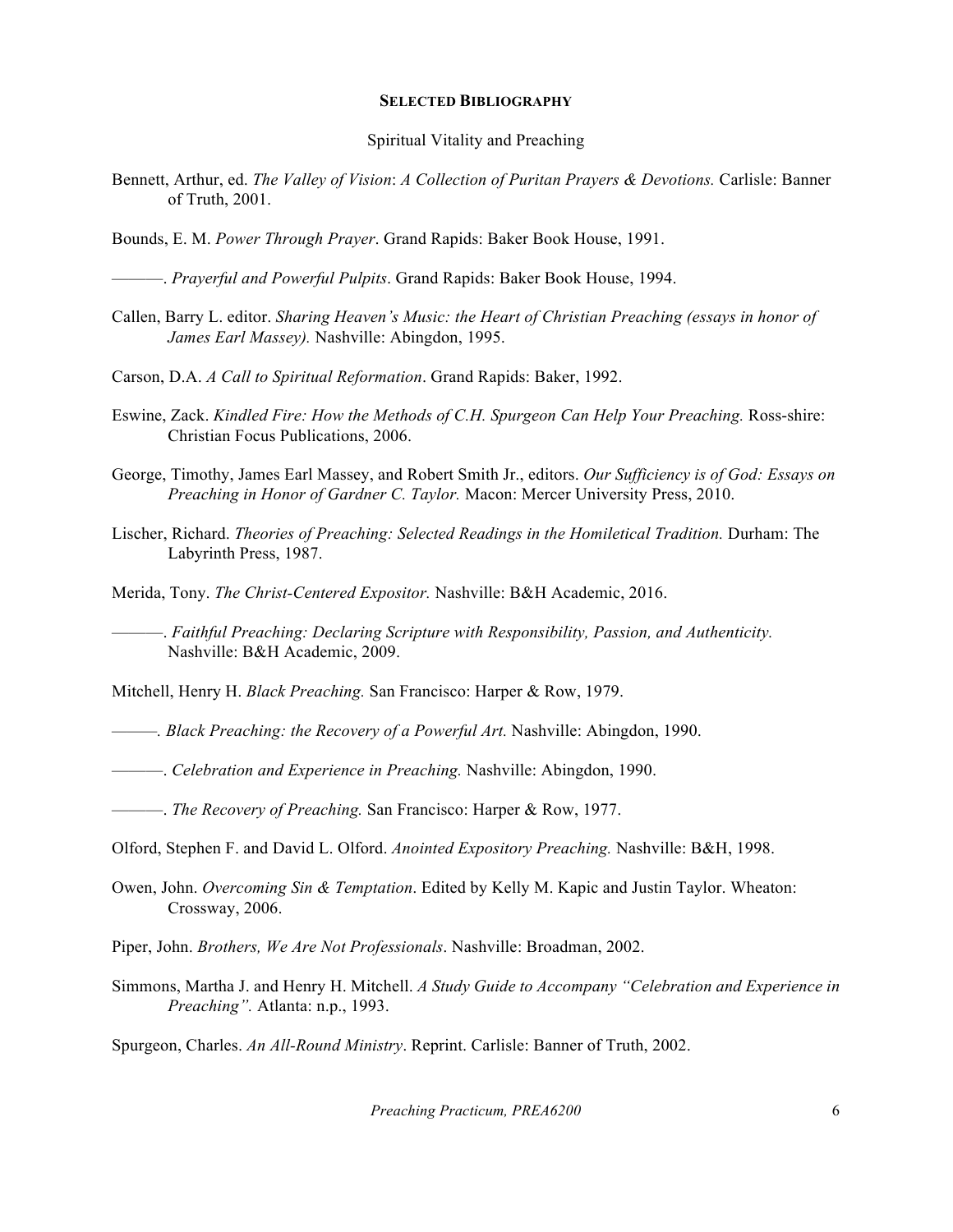Thomas, Frank A. *They Like to Never Quit Praisin' God: the Role of Celebration in Preaching.* Cleveland: United Church Press, 1997.

#### Hermeneutics/Biblical Theology in Preaching

Achtemeier, Elizabeth. *Preaching from the Old Testament.* Louisville: Westminster / John Knox, 1989.

- Akin, Daniel L., David L. Allen, and Ned L. Matthews, editors. *Text-Driven Preaching: God's Word at the Heart of Every Sermon.* Nashville: B&H, 2010.
- Akin, Daniel L., Bill Curtis, and Stephen Rummage. *Engaging Exposition.* Nashville: B&H Academic, 2011.
- Alter, Robert. *The Art of Biblical Narrative.* New York: Basic Books, 1981.
- Arthurs, Jeffrey D. *Preaching as Reminding: Stirring Memory in an Age of Forgetfulness.* Downers Grove: IVP Academic, 2017.
- ———. *Preaching with Variety: How to Re-create the Dynamics of Biblical Genres.* Grand Rapids: Kregel, 2007.
- Aune, David E. *Prophecy in Early Christianity and the Ancient Mediterranean World.* Grand Rapids: Eerdmans, 1983.
- Bailey, James & Lyle Vander Broek. *Literary Forms in the New Testament.* Louisville: Westminster John Knox, 1992.
- Beaudean Jr, John William. *Paul's Theology of Preaching.* NABPR Dissertation Series No. 6. Macon: Mercer University Press, 1988.
- Bryson, Harold T. *Expository Preaching: The Art of Preaching Through a Book of the Bible.* Nashville: B&H, 1995.
- Callen, Barry L. editor. *Sharing Heaven's Music: the Heart of Christian Preaching (essays in honor of James Earl Massey).* Nashville: Abingdon, 1995.
- Carson, D. A., editor. *The Scriptures Testify About Me: Jesus and the Gospel in the Old Testament.*  Wheaton: Crossway, 2013.
- ———. "Systematic Theology and Biblical Theology." In *New Dictionary of Biblical Theology*, eds. T. Desmond Alexander, Brian S. Rosner, D. A. Carson, and Graeme Goldsworthy, 100-101. Downers Grove: InterVarsity Press, 2000.
- Carter, Terry, Scott Duvall, and Daniel Hays. *Preaching God's Word: A Hands-on Approach to Preparing, Developing, and Delivering the Sermon.* Grand Rapids: Zondervan, 2005.
- Clowney, Edmund. *Preaching and Biblical Theology*. Grand Rapids: Eerdmans, 1961.
	- ———. "Preaching Christ from all the Scriptures." In *The Preacher and Preaching*, ed. Samuel T. Logan, 165. Phillipsburg: Presbyterian and Reformed Publishing, 1986.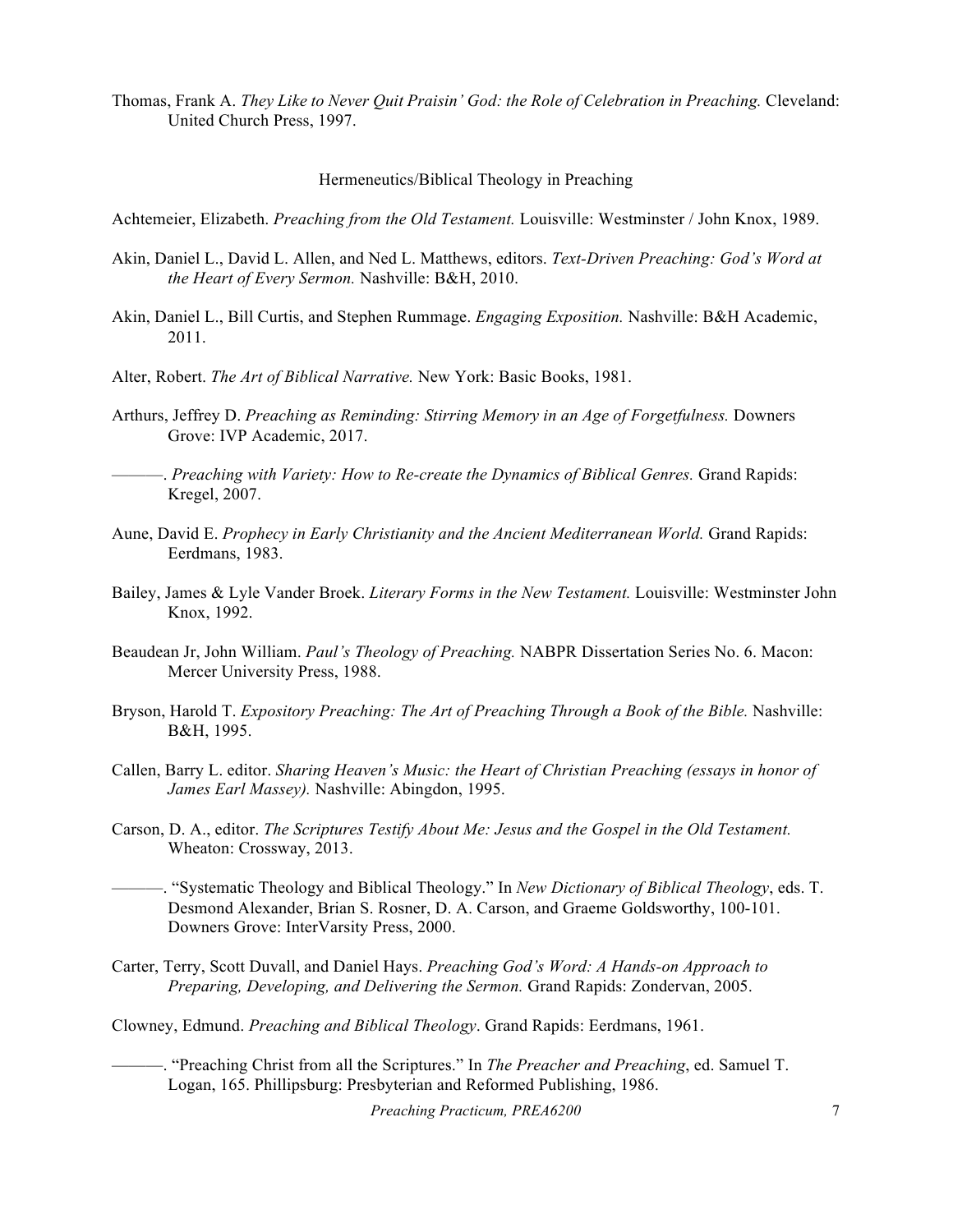- Corley, Bruce, Steve Lemke, and Grant Lovejoy, eds. *Biblical Hermeneutics*. Nashville: Broadman & Holman, 1996.
- Dever, Mark and Greg Gilbert. *Preach: Theology Meets Practice.* Nashville: B&H, 2012.
- Duvall, J. Scott, and J. Daniel Hays. *Grasping God's Word: A Hands-on Approach to Reading, Interpreting, and Applying the Bible*. Grand Rapids: Zondervan, 2001.
- Fee, Gordon. *New Testament Exegesis.* Louisville: Westminster, 1983.
	- ——— and Douglas Stuart. *How to Read the Bible for All Its Worth: A Guide to Understanding the Bible*. Grand Rapids: Zondervan, 1982.
- Geisler, Norman L. *Christ: The Theme of the Bible*. Chicago: Moody, 1968.
- George, Timothy, James Earl Massey, and Robert Smith Jr., editors. *Our Sufficiency is of God: Essays on Preaching in Honor of Gardner C. Taylor.* Macon: Mercer University Press, 2010.
- Gibson, Scott M., editor. *Preaching the Old Testament.* Grand Rapids: Baker, 2006.

Goldsworthy, Graeme. *According to the Plan*. Downers Grove: InterVarsity Press, 1991.

———. "Biblical Theology as the Heartbeat of Effective Ministry." In *Biblical Theology*, ed. by Scott J. Hafemann, 286. Downers Grove: InterVarsity Press, 2002.

———. *Preaching the Whole Bible as Christian Scripture.* Grand Rapids: Eerdmans, 2000.

- Gowen, Donald E. *Reclaiming the Old Testament for the Christian Pulpit.* Edinburgh: T. & T. Clark, 1980.
- Greidanus, Sidney. *The Modern Preacher and the Ancient Text*. Grand Rapids: Eerdmans, 1989.
- ———. *Preaching Christ from the Old Testament: A Contemporary Hermeneutical Method*. Grand Rapids: Eerdmans, 1999.
- Holbert, John C. *Preaching Old Testament: Proclamation and Narrative in the Hebrew Bible.* Nashville: Abingdon, 1991.
- House, H. Wayne and Daniel G. Garland. *God's Message, Your Sermon: Discover, Develop, and Deliver What God Meant by What He Said.* Nashville: Thomas Nelson, 2007.
- Kaiser, Walter C., Jr. *Toward an Exegetical Theology: Biblical Exegesis for Preaching and Teaching*. Grand Rapids: Baker, 1981.
- Keller, Timothy. *Preaching: Communicating Faith in an Age of Skepticism*. New York: Penguin Books, 2015.
- Kim, Matthew D. *Preaching with Cultural Intelligence: Understanding the People Who Hear Our Sermons.* Grand Rapids: Baker, 2017.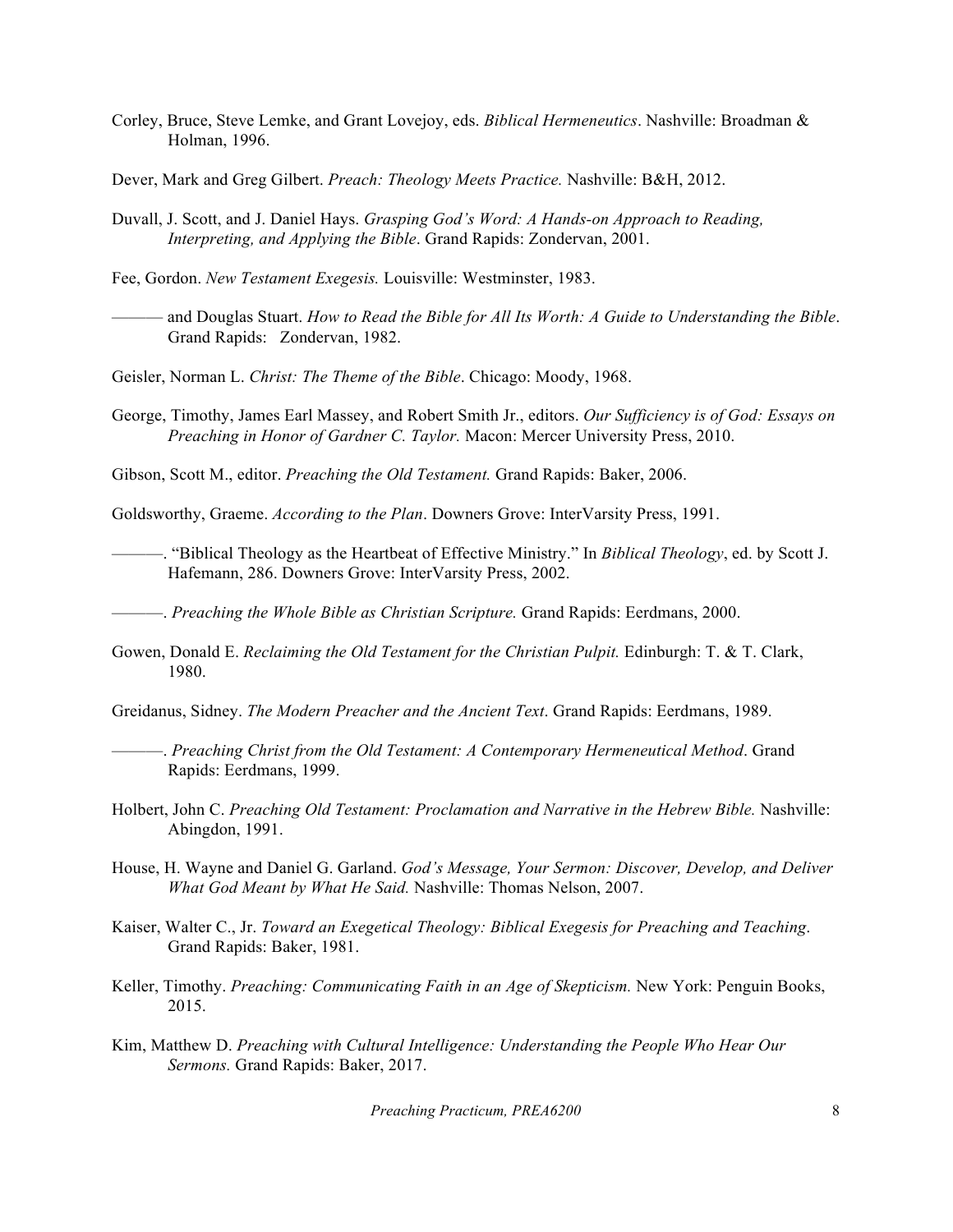- Klein, George L., editor. *Reclaiming the Prophetic Mantle: Preaching the Old Testament Faithfully.*  Nashville: Broadman, 1992.
- Kuruvilla, Abraham. *Privilege the Text: a Theological Hermeneutic for Preaching.* Chicago: Moody, 2013.
- ———. *A Vision for Preaching: Understanding the Heart of Pastoral Ministry.* Grand Rapids: Baker Academic, 2015.
- Lischer, Richard. *Theories of Preaching: Selected Readings in the Homiletical Tradition.* Durham: The Labyrinth Press, 1987.
- Long, Thomas. *Preaching and the Literary Forms of the Bible.* Philadelphia: Fortress, 1989.
- Mathewson, Steven D. *The Art of Preaching Old Testament Narrative.* Grand Rapids: Baker Academic, 2002.
- Merida, Tony. *The Christ-Centered Expositor.* Nashville: B&H Academic, 2016.
- Mitchell, Henry H. *Black Preaching.* San Francisco: Harper & Row, 1979.
- *———. Black Preaching: the Recovery of a Powerful Art.* Nashville: Abingdon, 1990.

———. *Celebration and Experience in Preaching.* Nashville: Abingdon, 1990.

- ———. *The Recovery of Preaching.* San Francisco: Harper & Row, 1977.
- Moseley, Allan. *From the Study to the Pulpit: An 8-step Method for Preaching and Teaching the Old Testament.* Bellingham, WA: Lexham, 2017.
- Mounce, Robert H. *The Essential Nature of New Testament Preaching.* Grand Rapids: Eerdmans, 1960.
- Moyd, Olin P. *The Sacred Art: Preaching and Theology in the African American Tradition.* Valley Forge: Judson Press, 1995.
- Pate, Marvin, Scott Duvall, Daniel Hays, Randolph Richards, Dennis Tucker, & Preben Vang. *The Story of Israel.* Chicago: IVP, 2004.
- Richards, E. Randolph. *Paul and First-century Letter Writing.* Chicago: IVP, 2004.
- Ryken, Leland and Todd Wilson, eds. *Preach the Word: Essays on Expository Preaching: in Honor of R. Kent Hughes.* Wheaton: Crossway, 2007.
- Scharf, Greg R. *Let the Earth Hear His Voice: Strategies for Overcoming Bottlenecks in Preaching God's Word.* Phillipsburg: P&R Publishing, 2015.
- Schreiner, Thomas. *Interpreting the Pauline Epistles.* Grand Rapids: Baker, 1990.
- Simmons, Martha J. and Henry H. Mitchell. *A Study Guide to Accompany "Celebration and Experience in Preaching".* Atlanta: n.p., 1993.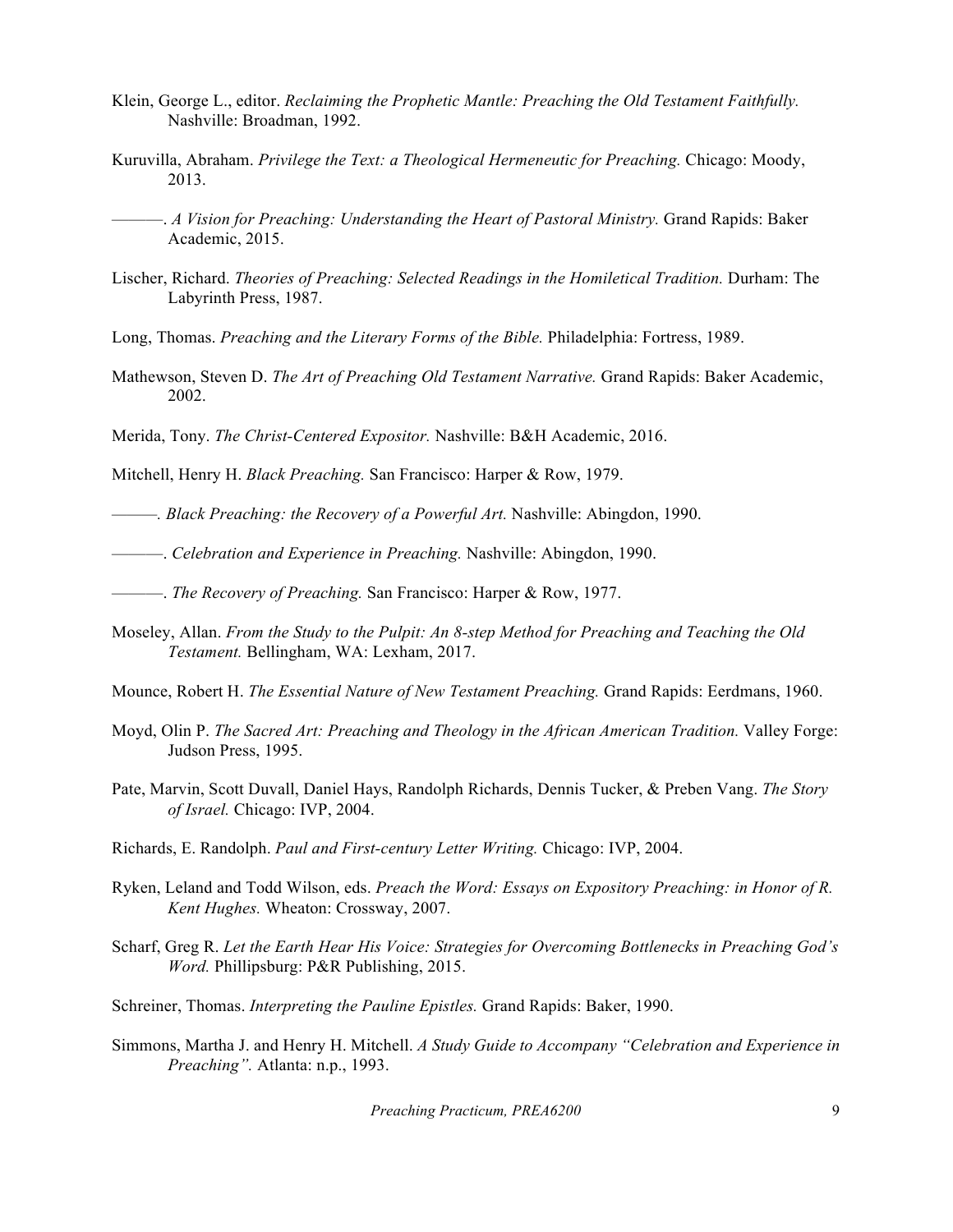Smith, Steven W. *Recapturing the Voice of God.* Nashville: B&H Publishing, 2015.

Stein, Robert. *Difficult Passages in the Epistles.* Grand Rapids: Baker, 1988.

Stenger, Werner. *Introduction to New Testament Exegesis.* Grand Rapids: Eerdmans, 1993.

Stewart Sr, Warren H. *Interpreting God's Word in Preaching.* Valley Forge: Judson Press, 1984.

Vos, Geerhardus. *Biblical Theology*. Grand Rapids: Eerdmans, 1948. Reprint, Carlisle: The Banner of Truth Trust, 1975.

Weatherspoon, Jesse Burton. *Sent Forth to Preach.* New York: Harper & Bros., 1954.

- White, Richard C. *Biblical Preaching: How to Find and Remove the Barriers.* St. Louis: CBP Press, 1988.
- Wilson, Jim L., R. Gregg Watson, Michael Kuykendall, and David Johnson. *Impact Preaching: A Case for the One-point Expository Sermon.* Bellingham, WA: Lexham, 2018.
- Wright, Christopher J.H. *Knowing Jesus Through the Old Testament*. Downers Grove: Inter-Varsity, 1995.
- Zuck, Roy B., ed. *Rightly Divided: Readings in Biblical Hermeneutics*. Grand Rapids: Kregel Publications, 1996.

## History of Preaching

- Anyabwile, Thabiti M. *The Faithful Preacher: Recapturing the Vision of Three Pioneering African-American Pastors.* Wheaton: Crossway Books, 2007.
- Aune, David E. *Prophecy in Early Christianity and the Ancient Mediterranean World.* Grand Rapids: Eerdmans, 1983.

Broadus, John A. *Lectures on the History of Preaching.* New York: A.C. Armstrong and Son, 1907.

- Dargan, Edwin Charles. *A History of Preaching.* Volumes 1 and 2. New York: Hodder & Stoughton, 1905, 1912.
- Dodd, C. H. *The Apostolic Preaching and Its Developments*. Reprint. Grand Rapids: Baker, 1980.
- Forrest, Benjamin K., Kevin L. King, Bill Curtis, and Dwayne Milioni, eds. *A Legacy of Preaching: Volume One--Apostles to the Revivalists.* Grand Rapids: Zondervan, 2018.

———. *A Legacy of Preaching: Volume Two--Enlightenment to the Present Day.* Grand Rapids: Zondervan, 2018.

Gregory, Joel C. editor. *Baptist Preaching: a Global Anthology.* Waco: Baylor University Press, 2014.

Hicks Jr, H. Beecher. *Images of the Black Preacher: the Man Nobody Knows.* Valley Forge: Judson Press, 1977.

*Preaching Practicum, PREA6200* 10 Holland, DeWitt T. *The Preaching Tradition: A Brief History.* Nashville: Abingdon, 1980.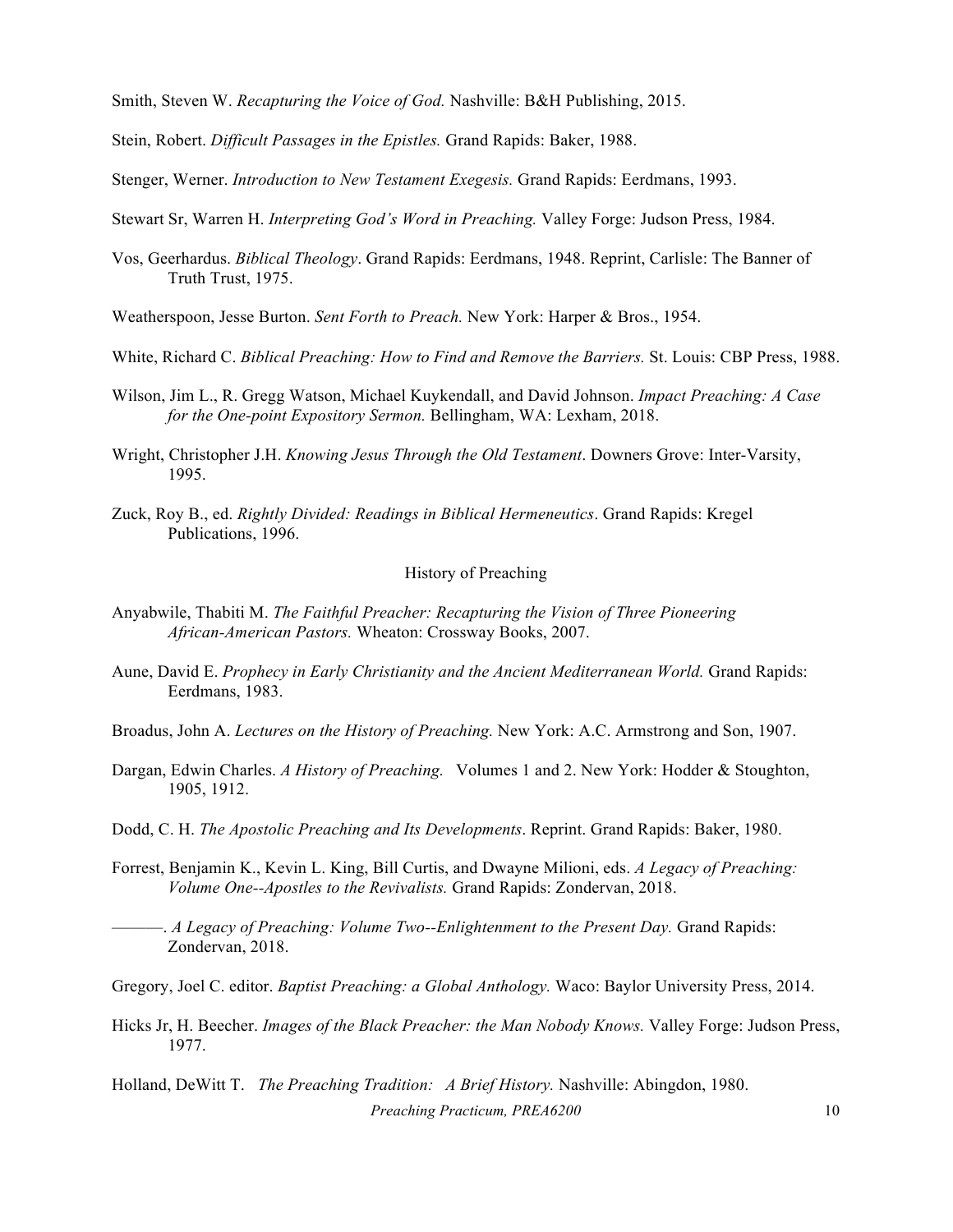- Irenaios. *The Preaching of the Apostles.* Jack N. Sparks, translator. Brookline: Holy Cross Orthodox Press, n.d.
- Kennedy, George A. *Classical Rhetoric and Its Christian and Secular Tradition from Ancient to Modern Times.* Chapel Hill: The University of North Carolina Press, 1980.
- Kuruvilla, Abraham. *Privilege the Text: a Theological Hermeneutic for Preaching.* Chicago: Moody, 2013.
- Larsen, David L. *The Company of Preachers: A History of Biblical Preaching from the Old Testament to the Modern Era*. Grand Rapids: Kregel Publications, 1998.
- Lischer, Richard. *Theories of Preaching: Selected Readings in the Homiletical Tradition.* Durham: The Labyrinth Press, 1987.
- Merida, Tony. *The Christ-Centered Expositor.* Nashville: B&H Academic, 2016.

Mitchell, Henry H. *Black Preaching.* San Francisco: Harper & Row, 1979.

*———. Black Preaching: the Recovery of a Powerful Art.* Nashville: Abingdon, 1990.

- Mounce, Robert H. *The Essential Nature of New Testament Preaching.* Grand Rapids: Eerdmans, 1960.
- Old, Hughes Oliphant. *The Reading and Preaching of the Scriptures in the Worship of the Christian Church.* 7 Volumes. Grand Rapids: Eerdmans, 1998, 1999, 2002, 2004, 2007, 2010.
- Packer, David. *Preaching to the Whole World: the Art of Preparing Biblical Sermons Across Cultural Divides.* N.p.: Growth Points Publication, 2014.
- Simmons, Martha and Frank A. Thomas, editors. *Preaching with Sacred Fire: an Anthology of African American Sermons, 1750 to the Present.* New York: W.W. Norton and Co., 2010.

Stanfield, V.L. *Notes on the History of Preaching.* New Orleans: n.p., 1963.

Turnbull, Ralph G. *A History of Preaching.* Volume 3. Grand Rapids: Baker, 1974.

Weatherspoon, Jesse Burton. *Sent Forth to Preach.* New York: Harper & Bros., 1954.

Wiersbe, Warren W. *Listening to the Giants*. Grand Rapids: Baker, 1980.

Wilson, Paul Scott. *A Concise History of Preaching*. Nashville: Abingdon, 1992.

#### Theology & Philosophy of Preaching

Allen, David L. and Peter Lumpkins, editors. *Preach the Word! A Collection of Essays on Biblical Preaching in Honor of Jerry Vines.* Carrollton: Free Church Press, 2013.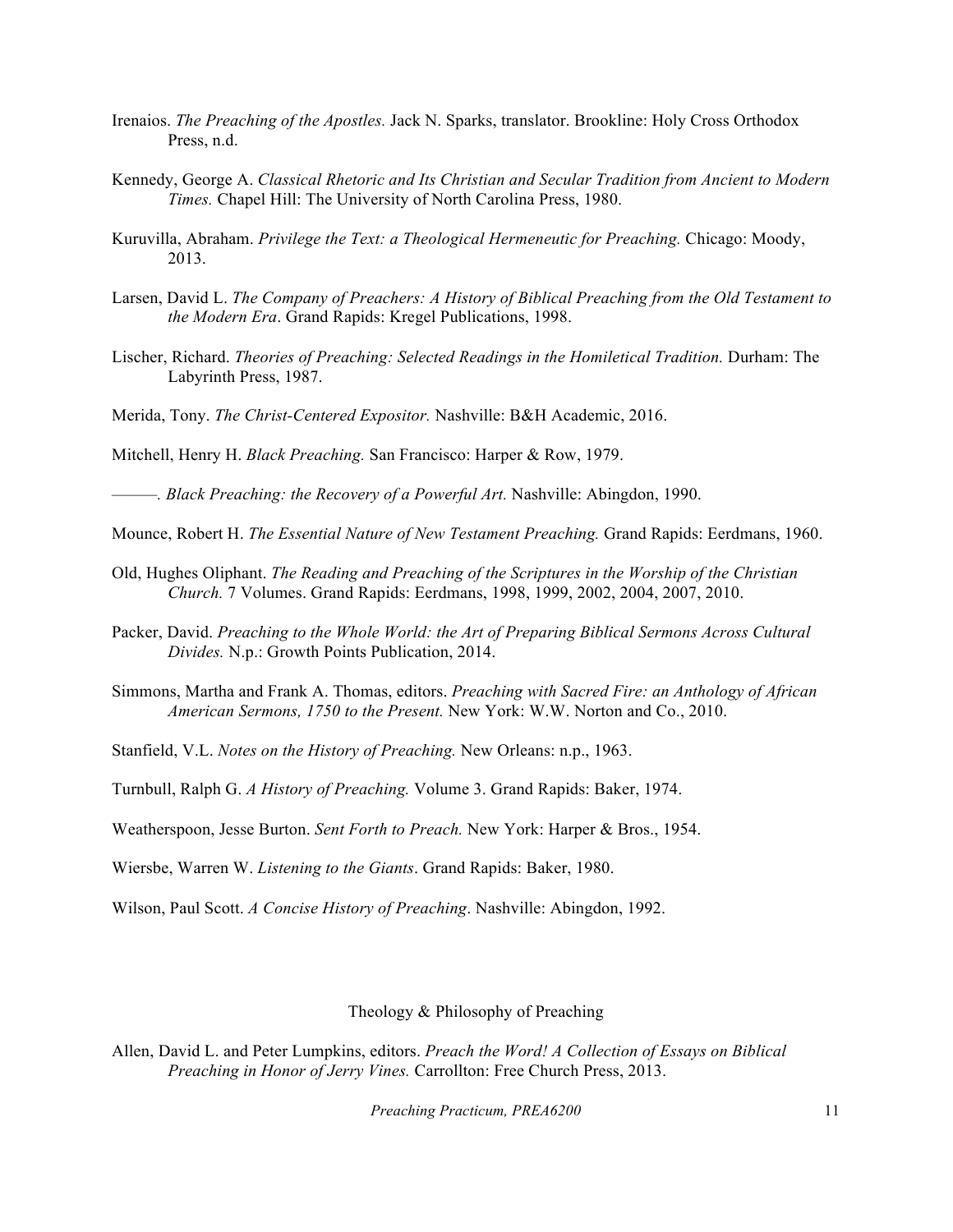- Anyabwile, Thabiti M. *The Faithful Preacher: Recapturing the Vision of Three Pioneering African-American Pastors.* Wheaton: Crossway Books, 2007.
- Arthurs, Jeffrey D. *Preaching as Reminding: Stirring Memory in an Age of Forgetfulness.* Downers Grove: IVP Academic, 2017.
- Augustine. *On Christian Doctrine.* The Library of Liberal Arts. D.W. Robertson Jr. translator. Indianapolis: Bobbs-Merrill Educational Publishing, 1958.
- ———. *On Christian Teaching.* Oxford World's Classics. R.P.H. Green Green, translator. Oxford: University Press, n.d.
- Aune, David E. *Prophecy in Early Christianity and the Ancient Mediterranean World.* Grand Rapids: Eerdmans, 1983.
- Azurdia, Arturo G. III. *Spirit Empowered Preaching*. Glasgow, Scotland: Mentor, 1998.
- Barth, Karl. *Homiletics*. Translated by Geoffrey W. Bromiley and Donald E. Daniels. Louisville: Westminster/John Knox, 1991. 1980.
- Bartlett, Gene E. *The Audacity of Preaching*. New York: Harper & Row, 1962.
- Beaudean Jr, John William. *Paul's Theology of Preaching.* NABPR Dissertation Series No. 6. Macon: Mercer University Press, 1988.
- Brooks, Phillips. *Lectures on Preaching*. New York: E. P. Dutton & Co., 1877.

———. *The Joy of Preaching*. Grand Rapids: Kregel Publications, 1989.

Brown, Charles R. *The Art of Preaching*. New York: Macmillan Co., 1948.

- Buttrick, David. *Homiletics: Moves and Structures*. Philadelphia: Fortress Press, 1987.
- Buttrick, George A. *Jesus Came Preaching*. New York: Scribner, 1931.
- Callen, Barry L. editor. *Sharing Heaven's Music: the Heart of Christian Preaching (essays in honor of James Earl Massey).* Nashville: Abingdon, 1995.
- Campbell, Barry. *Toolbox for [Busy] Pastors*. Nashville: Convention Press, 1998.
- Cothen, Joe H. *Equipped for Good Work: A Guide for Pastors*. 2d ed. Revised by Joe H. Cothen and Jerry N. Barlow. Gretna, LA: Pelican, 2002.
- Craddock, Fred B. *As One Without Authority: Essays on Inductive Preaching*. 1971. Reprint. Nashville: Abingdon, 1979.
- Dever, Mark. *Nine Marks of a Healthy Church.* Wheaton: Crossway, 2000.

*Preaching Practicum, PREA6200* 12 Dodd, C. H. *The Apostolic Preaching and Its Developments.* New York: Harper and Row, 1964.

<sup>———</sup> and Greg Gilbert. *Preach: Theology Meets Practice.* Nashville: B&H, 2012.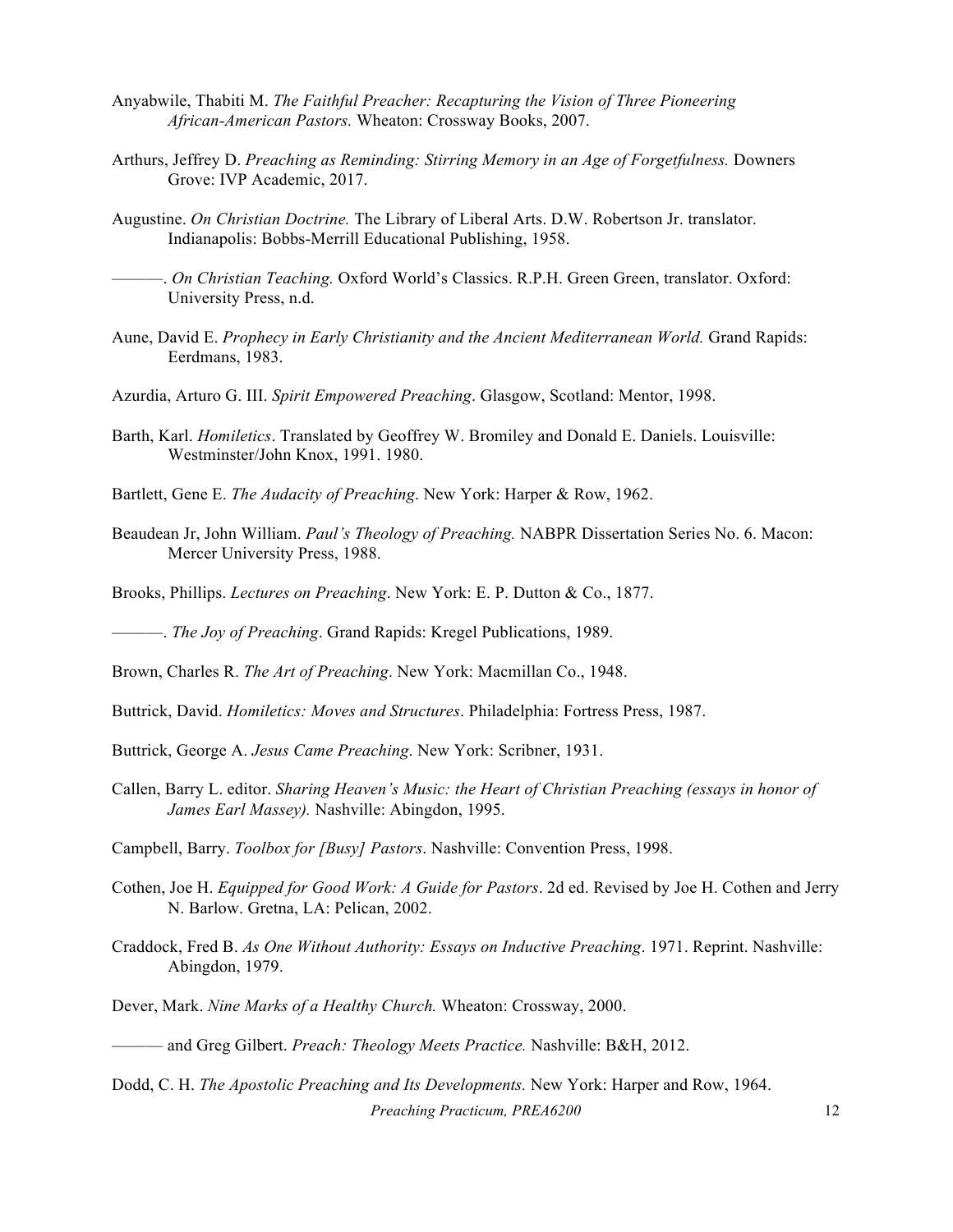Duduit, Michael, ed. *Handbook of Contemporary Preaching*. Nashville: Broadman, 1992.

- Eswine, Zack. *Kindled Fire: How the Methods of C.H. Spurgeon Can Help Your Preaching.* Ross-shire: Christian Focus Publications, 2006.
- Fant, Clyde E. *Preaching for Today*. New York: Harper & Row, 1975.

Farris, Stephen. *Preaching that Matters*. Louisville: Westminster John Knox Press, 1998.

- George, Timothy, James Earl Massey, and Robert Smith Jr., editors. *Our Sufficiency is of God: Essays on Preaching in Honor of Gardner C. Taylor.* Macon: Mercer University Press, 2010.
- Gibson, Scott M., ed. *Making a Difference in Preaching: Haddon Robinson on Biblical Preaching*. Grand Rapids: Baker, 1999.
- Goldsworth, Graeme. *Preaching the Whole Bible as Christian Scripture*. Grand Rapids: Eardmans, 2000.
- Hicks Jr, H. Beecher. *Images of the Black Preacher: the Man Nobody Knows.* Valley Forge: Judson Press, 1977.
- Irenaios. *The Preaching of the Apostles.* Jack N. Sparks, translator. Brookline: Holy Cross Orthodox Press, n.d.
- Jowett, J. H. *The Preacher: His Life and Work*. New York: Doran, 1912. Reprinted. Grand Rapids: Baker, 1968.
- Keller, Timothy. *Preaching: Communicating Faith in an Age of Skepticism.* New York: Penguin Books, 2015.
- Kuruvilla, Abraham. *Privilege the Text: a Theological Hermeneutic for Preaching.* Chicago: Moody, 2013.
- ———. *A Vision for Preaching: Understanding the Heart of Pastoral Ministry.* Grand Rapids: Baker Academic, 2015.
- Lischer, Richard. *Theories of Preaching: Selected Readings in the Homiletical Tradition.* Durham: The Labyrinth Press, 1987.
- Lloyd-Jones, Martyn. *Preaching and Preachers*. London: Hodder & Stoughton, 1971.
- Marcel, Pierre Charles. *The Relevance of Preaching*. Translated by Rob Roy McGregor. Reprint. Grand Rapids: Baker, 1975.
- Merida, Tony. *The Christ-Centered Expositor.* Nashville: B&H Academic, 2016.
- ———. *Faithful Preaching: Declaring Scripture with Responsibility, Passion, and Authenticity.* Nashville: B&H Academic, 2009.

Miller, Calvin. *Spirit, Word, and Story: A Philosophy of Preaching*. Waco: Word, 1989.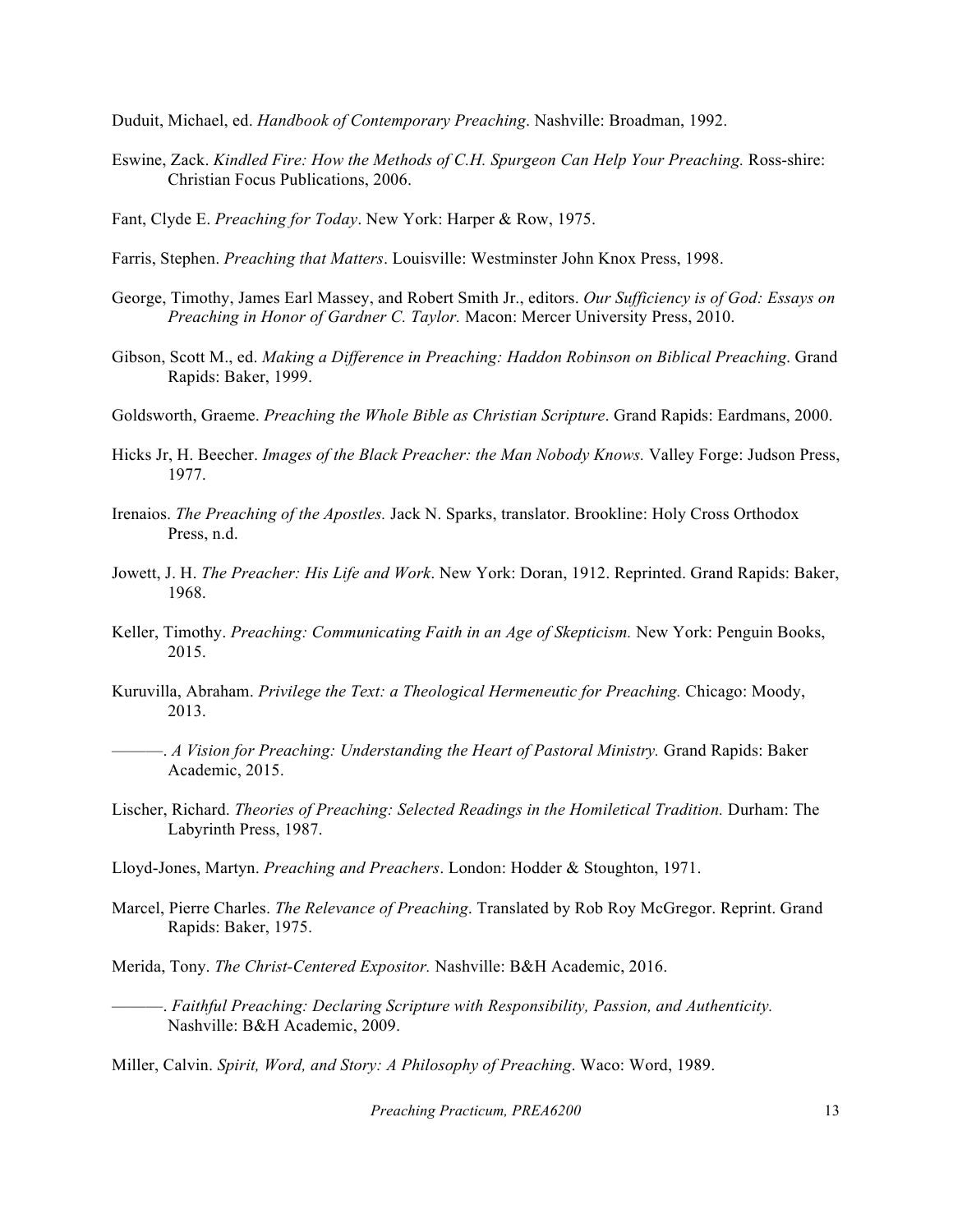Miller, Donald G. *Fire in Thy Mouth*. New York: Abingdon, 1952.

- Mitchell, Henry H. *Black Preaching.* San Francisco: Harper & Row, 1979.
- *———. Black Preaching: the Recovery of a Powerful Art.* Nashville: Abingdon, 1990.

———. *The Recovery of Preaching.* San Francisco: Harper & Row, 1977.

- Morgan, G. Campbell. *The Ministry of the Word*. 1919. Reprint. Grand Rapids: Baker, 1970.
- Mounce, Robert. *The Essential Nature of New Testament Preaching*. Grand Rapids: Eerdmans, 1960.
- Moyd, Olin P. *The Sacred Art: Preaching and Theology in the African American Tradition.* Valley Forge: Judson Press, 1995.
- Piper, John. *The Supremacy of God in Preaching*. Nashville: Broadman, 1967.
- Read, David H. C. *Sent From God: The Enduring Mystery of Preaching*. Nashville: Abingdon, 1974.
- Rosenberg, Bruce A. *The Art of the American Folk Preacher.* New York: Oxford University, 1970.
- Scharf, Greg R. *Let the Earth Hear His Voice: Strategies for Overcoming Bottlenecks in Preaching God's Word.* Phillipsburg: P&R Publishing, 2015.
- Shaddix, Jim. *The Passion Driven Sermon*. Nashville: Broadman-Holman, 2003.
- Simmons, Martha J. editor. *Preaching on the Brink: the Future of Homiletics.* Nashville: Abingdon, 1996.

Smith, Steven W. *Recapturing the Voice of God.* Nashville: B&H Publishing, 2015.

Spurgeon, Charles H. *Lectures to My Students*. Series 1-3. 1894. Reprint. Grand Rapids: Zondervan, 1955.

Stewart, James S. *A Faith to Proclaim*. New York: Scribner's Co., 1953.

Stott, John R. W. *Between Two Worlds: The Art of Preaching in the Twentieth Century*. Grand Rapids: Eerdmans, 1982.

———. *The Preacher's Portrait*. Grand Rapids: Eerdmans, 1961.

- Stowell, Joseph M. *Shepherding the Church in the 21st Century.* Wheaton*,* IL: Victor Books, 1994
- Sweazey, George. *Preaching the Good News*. Englewood Cliffs, NJ: Prentice-Hall, Inc., 1976.
- Taylor, Gardner C. *How Shall They Preach?* Elgin: Progressive Baptist Publishing House, 1977.
- Thomas, Frank A. *They Like to Never Quit Praisin' God: the Role of Celebration in Preaching.* Cleveland: United Church Press, 1997.

Thompson, James. *Preaching Like Paul*. Louisville: Westminster John Knox, 2001.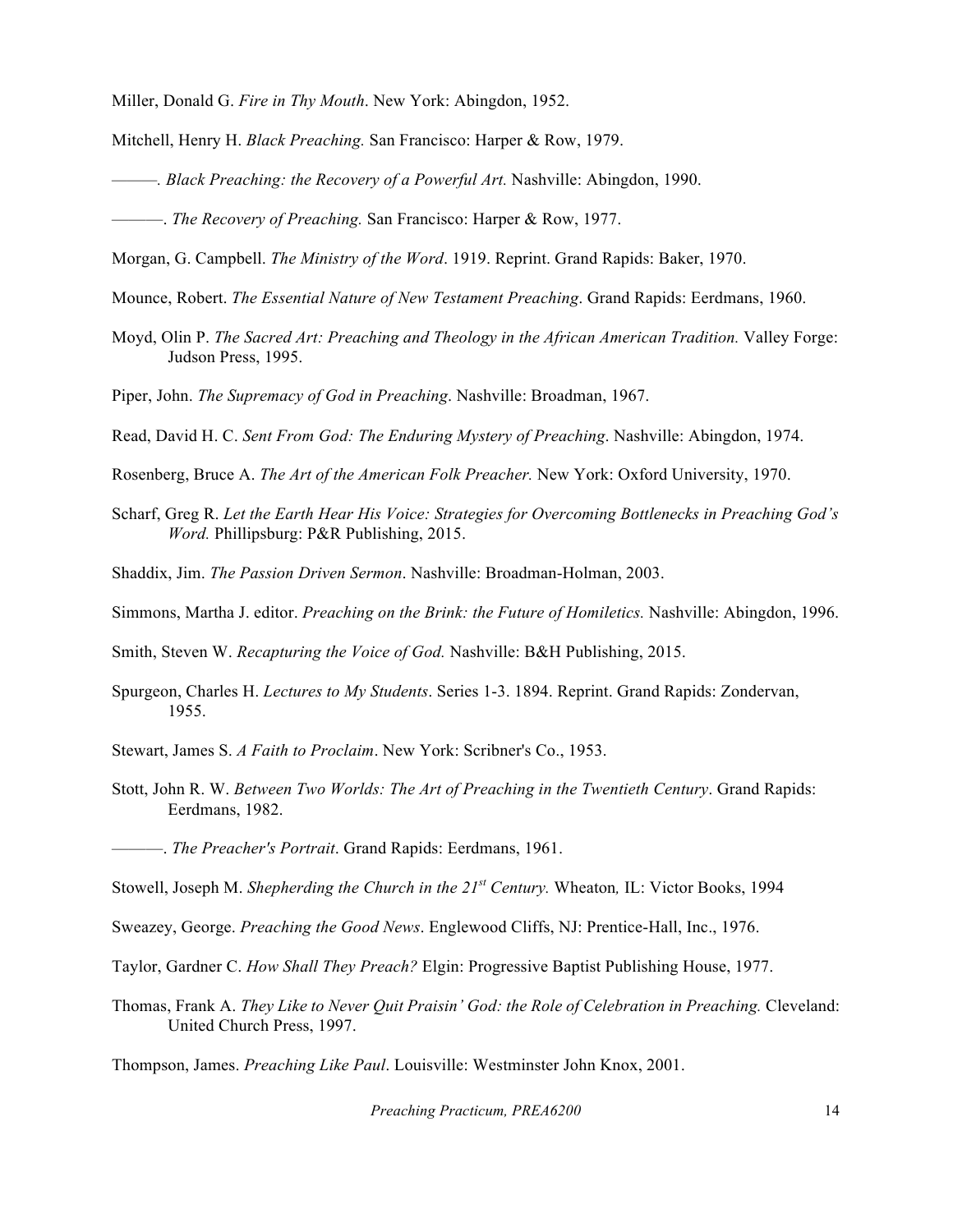Weatherspoon, Jesse Burton. *Sent Forth to Preach.* New York: Harper & Bros., 1954.

#### Sermon Preparation

- Adams, Jay E. *Sermon Analysis: A Preacher's Personal Improvement Textbook and Workbook*. Denver: Accent, 1986.
- Akin, Daniel L., David L. Allen, and Ned L. Matthews, editors. *Text-Driven Preaching: God's Word at the Heart of Every Sermon.* Nashville: B&H, 2010.
- Akin, Daniel L., Bill Curtis, and Stephen Rummage. *Engaging Exposition.* Nashville: B&H Academic, 2011.
- Alcantara, Jared E. *Crossover Preaching: Intercultural-Improvisational Homiletics in Conversation with Gardner C. Taylor.* Downers Grove: InterVarsity, 2015.
- *———. Learning from a Legend: What Gardner C. Taylor Can Teach Us About Preaching.* Eugene: Cascade Books, 2016.
- Arthurs, Jeffrey D. *Preaching as Reminding: Stirring Memory in an Age of Forgetfulness.* Downers Grove: IVP Academic, 2017.
- ———. *Preaching with Variety: How to Re-create the Dynamics of Biblical Genres.* Grand Rapids: Kregel, 2007.
- Augustine. *On Christian Teaching.* Oxford World's Classics. R.P.H. Green, translator. Oxford: University Press, n.d.
- Bailey, E.K. and Warren W. Wiersbe. *Preaching in Black and White: What We Can Learn from Each Other.* Grand Rapids: Zondervan, 2003.
- Baumann, J. Daniel. *An Introduction to Contemporary Preaching*. Grand Rapids: Baker, 1973.
- Blackwood, Andrew W. *The Preparation of Sermons*. New York: Abingdon-Cokesbury, 1948.
- Broadus, John A. *On the Preparation and Delivery of Sermons*. 4th ed. Revised and edited by Vernon L. Stanfield. San Francisco: Harper & Row, 1979.
- Brown, H. C., Jr., Gordon H. Clinard, Jesse J. Northcutt, and Al Fasol. *Steps to the Sermon, Revised*. Nashville: Broadman and Holman, 1996.
- Bryson, Harold. *Expository Preaching.* Nashville: Broadman Holman, 1995.
- Bryson, Harold T. and James E. Taylor. *Building Sermons to Meet People's Needs*. Nashville: Broadman, 1980.
- Callen, Barry L. editor. *Sharing Heaven's Music: the Heart of Christian Preaching (essays in honor of James Earl Massey).* Nashville: Abingdon, 1995.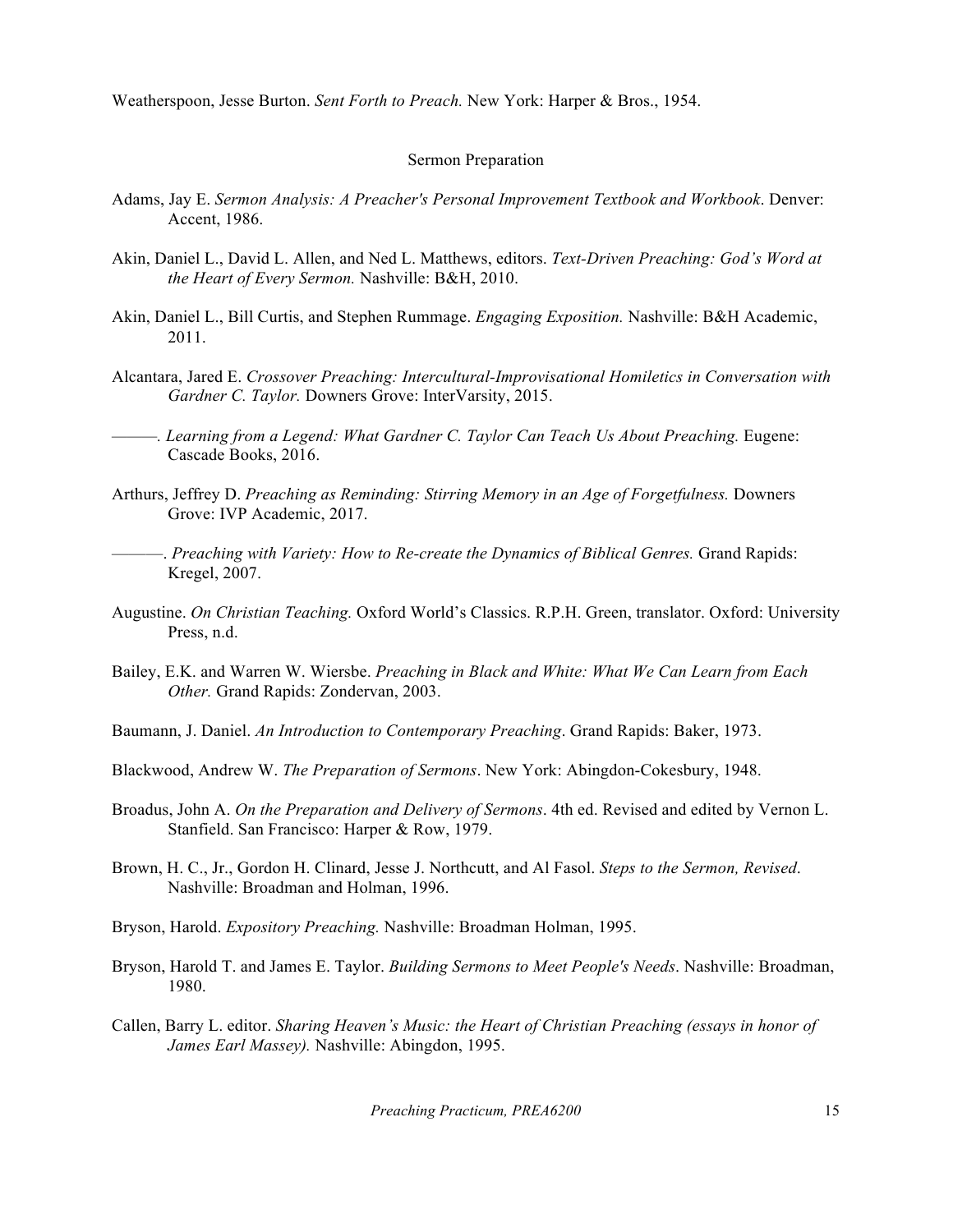- Carter, Terry, Scott Duvall, and Daniel Hays. *Preaching God's Word: A Hands-on Approach to Preparing, Developing, and Delivering the Sermon.* Grand Rapids: Zondervan, 2005.
- Chapell, Bryan. *Christ-Centered Preaching*. 2d ed. Grand Rapids: Baker, 2005.
- ———. "The Future of Expository Preaching." *Preaching Magazine* 20, no. 2 (September-October, 2004): 42-43.
- Charles Jr, H.B. *On Preaching.* Chicago: Moody, 2014.
- Cothen, Joe H. *The Pulpit Is Waiting: A Guide for Pastoral Preaching*. Gretna, LA: Pelican, 1998.
- Davis, H. Grady. *Design for Preaching*. Philadelphia: Muhlenberg, 1958.
- Dever, Mark and Greg Gilbert. *Preach: Theology Meets Practice.* Nashville: B&H, 2012.
- Eslinger, Richard L. *A New Hearing: Living Options in Homiletic Method*. Nashville: Abingdon, 1987.
- Eswine, Zack. *Kindled Fire: How the Methods of C.H. Spurgeon Can Help Your Preaching.* Ross-shire: Christian Focus Publications, 2006.
- Fabarez, Michael. *Preaching That Changes Lives*. Nashville: Thomas Nelson, 2002.
- Fasol, Al. *Essentials for Biblical Preaching: An Introduction to Basic Sermon Preparation*. Grand Rapids: Baker, 1989.
- Faw, Chalmer. *A Guide to Biblical Preaching*. Nashville: Broadman, 1962.
- George, Timothy, James Earl Massey, and Robert Smith Jr., editors. *Our Sufficiency is of God: Essays on Preaching in Honor of Gardner C. Taylor.* Macon: Mercer University Press, 2010.
- Gibson, Scott M. ed. *Preaching Points: 55 Tips for Improving Your Pulpit Ministry.* Wooster, OH: Weaver, 2016.
- Gibson, Scott M. *Preaching for Special Services*. Grand Rapids: Baker, 2001.
- Hall, E. Eugene, and James L. Heflin. *Proclaim the Word: The Bases of Preaching*. Nashville: Broadman, 1985.
- Hamilton, Donald L. *Homiletical Handbook*. Nashville: Broadman, 1992.
- ———. *Preaching with Balance: Achieving and Maintaining Biblical Priorities in Preaching.* Fearn, Ross-shire, Scotland: Christian Focus Publications, 2007.
- Heisler, Greg. *Spirit-Led Preaching*. Nashville: Broadman, 2007.
- Jones, Ilion T. *Principles and Practice of Preaching*. Nashville: Abingdon, 1956.
- Keller, Timothy. *Preaching: Communicating Faith in an Age of Skepticism.* New York: Penguin Books, 2015.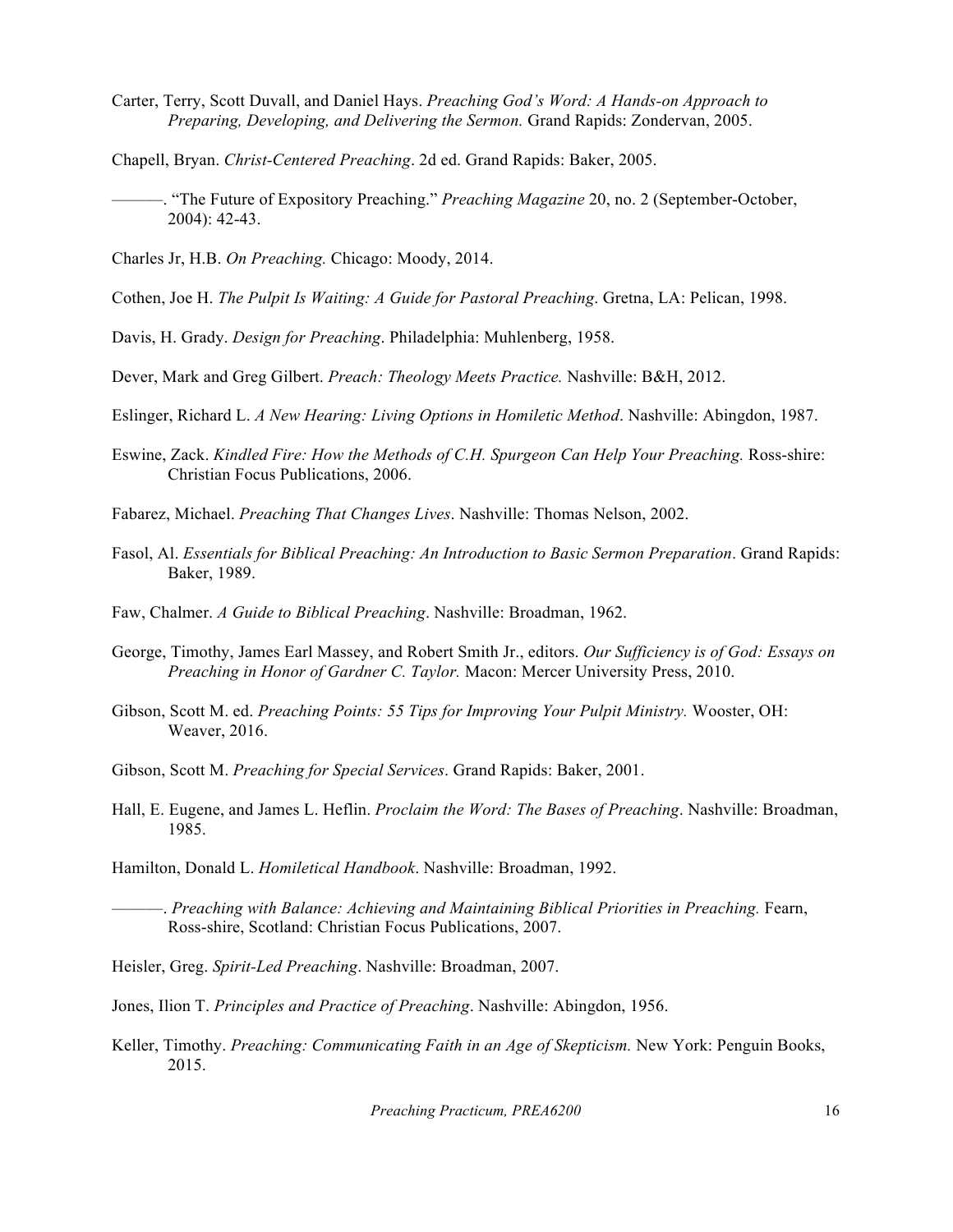Killinger, John. *Fundamentals of Preaching*. Philadelphia: Fortress, 1985.

- Kim, Julius J. *Preaching the Whole Counsel of God: Design and Deliver Gospel-centered Sermons.* Grand Rapids: Zondervan, 2015.
- Kim, Matthew D. *Preaching with Cultural Intelligence: Understanding the People Who Hear Our Sermons.* Grand Rapids: Baker, 2017.

Kirksey, Franklin L. *Sound Biblical Preaching: Giving the Bible a Voice.* NP: BookSurge, 2004.

Knott, Harold E. *How to Prepare an Expository Sermon.* Cincinnati: Standard Publishing, 1930.

Kuruvilla, Abraham. *Privilege the Text: a Theological Hermeneutic for Preaching.* Chicago: Moody, 2013.

Larsen, David L. *The Anatomy of Preaching*. Grand Rapids: Baker Book House, 1989.

———. *Telling the Old, Old Story: The Art of Narrative Preaching*. Wheaton, IL: Crossway Books, 1995.

- LaRue, Cleophus J. editor. *More Power in the Pulpit: How America's Most Effective Black Preachers Prepare Their Sermons.* Louisville: Westminster John Knox, 2009.
- *———. Power in the Pulpit: How America's Most Effective Black Preachers Prepare Their Sermons.*

Louisville: Westminster John Knox, 2002.

- Lawson, Steven J. *Famine in the Land: A Passionate Call for Expository Preaching.* Chicago: Moody, 2003.
- Lenski, R. C. H. *The Sermon: Its Homiletical Construction*. Grand Rapids: Baker, Reprint 1968 (1927).

Lowry, Eugene L. *The Homiletical Plot: The Sermon as a Narrative Art Form*. Atlanta: John Knox, 1980.

———. *The Sermon: Dancing the Edge of Mystery*. Nashville: Abingdon Press, 1997.

Luccock, Halford E. *In The Minister's Workshop*. Nashville: Abingdon-Cokesbury, 1944.

MacCartney, Clarence E. *Preaching Without Notes*. New York: Abingdon, 1946.

MacPherson, Ian. *The Art of Illustrating Sermons*. New York: Abingdon, 1964.

Massey, James Earl. *Designing the Sermon: Order and Movement in Preaching*. Nashville: Abingdon, 1980.

MacArthur, John Jr. *Rediscovering Expository Preaching*. Richard L. Mayhue, ed. Dallas: Word, 1992.

McDill, Wayne V. *The Twelve Essential Skills for Great Preaching*. Nashville: Broadman and Holman, 1994.

Merida, Tony. *The Christ-Centered Expositor.* Nashville: B&H Academic, 2016.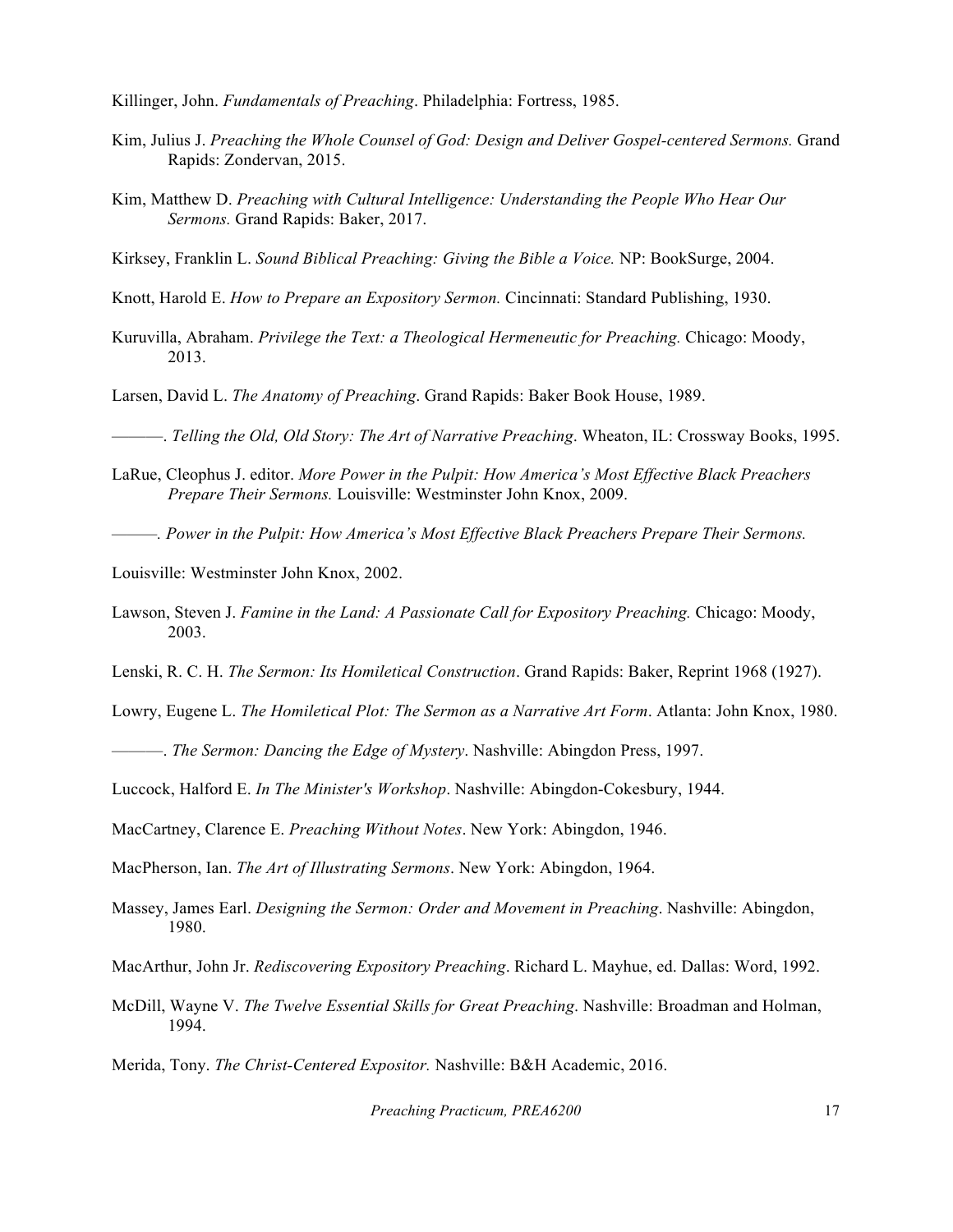———. *Faithful Preaching: Declaring Scripture with Responsibility, Passion, and Authenticity.* Nashville: B&H Academic, 2009.

Meyer, F. B. *Expository Preaching: Plans and Methods*. Reprint. Grand Rapids: Baker, 1974.

Miller, Donald. *The Way to Biblical Preaching*. New York: Abingdon, 1957.

Mitchell, Henry H. *Black Preaching.* San Francisco: Harper & Row, 1979.

*———. Black Preaching: the Recovery of a Powerful Art.* Nashville: Abingdon, 1990.

———. *Celebration and Experience in Preaching.* Nashville: Abingdon, 1990.

- ———. *The Recovery of Preaching.* San Francisco: Harper & Row, 1977.
- Moyd, Olin P. *The Sacred Art: Preaching and Theology in the African American Tradition.* Valley Forge: Judson Press, 1995.
- Newton, Derek. *And the Word Became . . . a Sermon: a Practical Guide to Biblical Expository Preaching.* Ross-shire: Christian Focus Publications, 2003.
- Olford, Stephen F., and David L. Olford. *Anointed Expository Preaching*. Nashville: B&H, 1998.
- Packer, David. *Preaching to the Whole World: the Art of Preparing Biblical Sermons Across Cultural Divides.* N.p.: Growth Points Publication, 2014.

Pattison, T. H. *The Making of the Sermon*. Philadelphia: American Baptist Publication Society, 1960.

Perry, Lloyd. *Biblical Preaching for Today's World*. Chicago: Moody, 1973.

Pitt-Watson, Ian. *A Primer for Preachers*. Grand Rapids: Baker, 1986.

- Proctor, Samuel D. *The Certain Sound of the Trumpet: Crafting a Sermon of Authority.* Valley Forge: Judson Press, 1994.
- Richard, Ramesh. *Preparing Expository Sermons: A Seven-Step a Method for Biblical Preaching*. Grand Rapids: Baker Books, 1995, 2001, 2005.
- Robinson, Haddon W. *Biblical Preaching: The Development and Delivery of Expository Messages*. Grand Rapids: Baker, 1980.

Rosenberg, Bruce A. *The Art of the American Folk Preacher.* New York: Oxford University, 1970.

- Sangster, W. E. *The Craft of Sermon Construction*. London: Epworth Press, 1949.
- Scharf, Greg R. *Let the Earth Hear His Voice: Strategies for Overcoming Bottlenecks in Preaching God's Word.* Phillipsburg: P&R Publishing, 2015.
- ———. *Prepared to Preach: God's Work and Ours in Proclaiming His Word*. Glasgow, Scotland: Bell and Bain, 2005.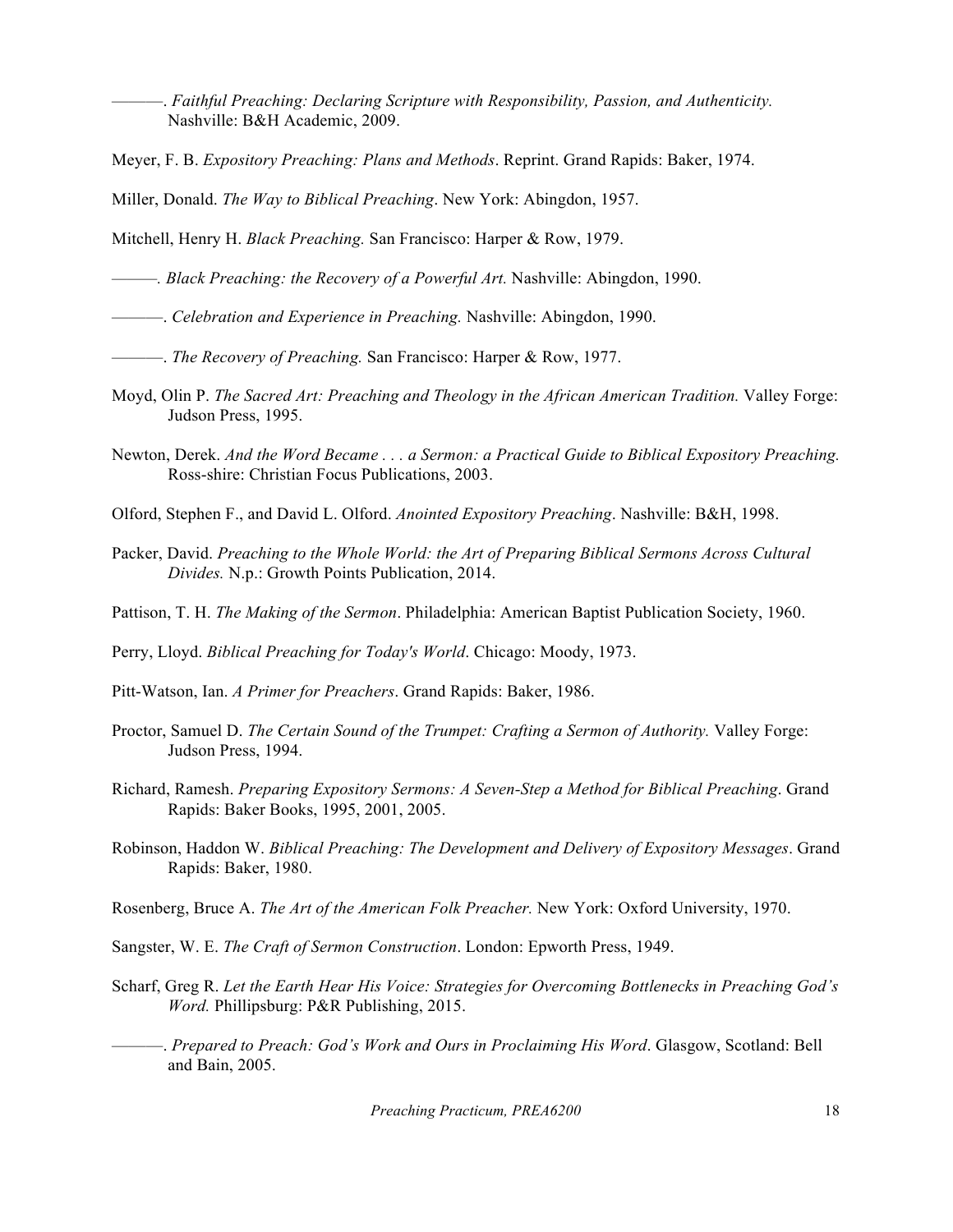- Simmons, Martha J. *Doing the Deed: the Mechanics of 21st Century Preaching.* Atlanta: the African American Pulpit, 2012.
- ——— and Henry H. Mitchell. *A Study Guide to Accompany "Celebration and Experience in Preaching".* Atlanta: n.p., 1993.
- Smith, Steven W. *Recapturing the Voice of God.* Nashville: B&H Publishing, 2015.
- Stevenson, Dwight E. *In the Biblical Preacher's Workshop*. Nashville: Abingdon, 1967.
- Sunukjian, Donald R. *Invitation to Biblical Preaching: Proclaiming Truth with Clarity and Relevance.*  Invitation to Theological Studies Series. Grand Rapids: Kregel, 2007.
- Thomas, Frank A. *They Like to Never Quit Praisin' God: the Role of Celebration in Preaching.* Cleveland: United Church Press, 1997.
- Thompson, William. *Preaching Biblically*. New York: Abingdon, 1981.
- Vines, Jerry. *A Practical Guide to Sermon Preparation*. Chicago: Moody, 1985.
- ——— and Adam B. Dooley. *Passion in the Pulpit: How to Exegete the Emotion of Scripture.* Chicago: Moody, 2018.
- ——— and Jim Shaddix. *Power in the Pulpit: How to Prepare and Deliver Expository Sermons*. Revised. Chicago: Moody, 2017.
- Wardlaw, Don M., ed. *Preaching Biblically: Creating Sermons in the Shape of Scripture*. Philadelphia: Westminster, 1983.
- Wiersbe, Warren W. *The Dynamics of Preaching*. Grand Rapids: Baker Books, 1999.
- Willhite, Keith, and Scott M. Gibson, eds. *The Big Idea of Biblical Preaching*. Grand Rapids: Baker Book House, 1998.
- York, Herschel W. and Bert Decker. *Preaching with Bold Assurance: A Solid and Enduring Approach to Engaging Exposition*. Nashville: Broadman and Holman, 2003.

### Contextualization

- Abby, Merrill R. *Preaching to the Contemporary Mind: Interpreting the Gospel Today*. New York: Abingdon, 1963.
	- ———. *Communication in Pulpit and Parish*. Philadelphia: Westminster, 1980.
- Alcantara, Jared E. *Crossover Preaching: Intercultural-Improvisational Homiletics in Conversation with Gardner C. Taylor.* Downers Grove: InterVarsity, 2015.
- *——. Learning from a Legend: What Gardner C. Taylor Can Teach Us About Preaching. Eugene:* Cascade Books, 2016.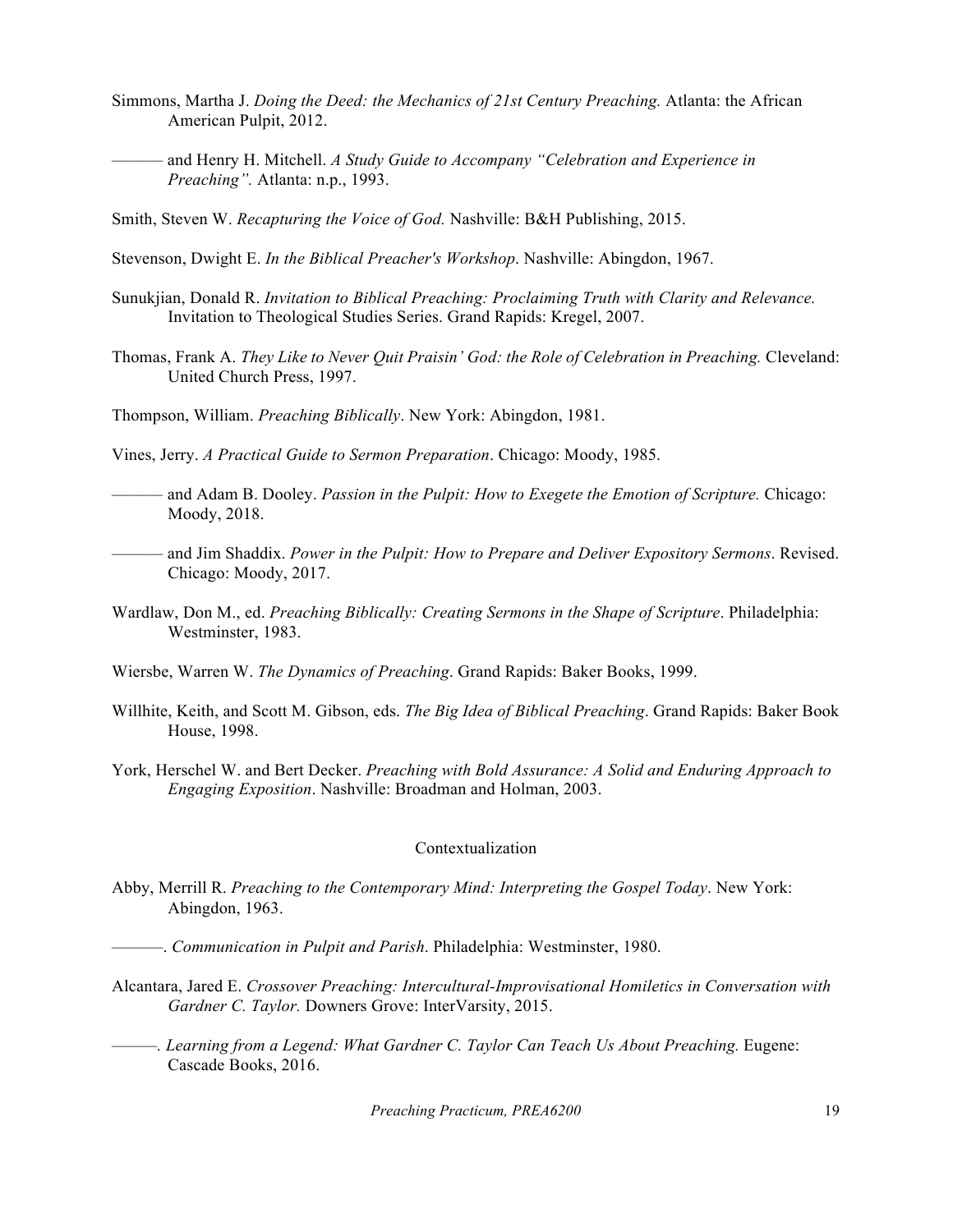Anderson, Leith. *Dying for Change*. Minneapolis: Bethany House, 1990.

Barry, James C., comp. *Preaching in Today's World*. Nashville: Broadman, 1984.

- Callen, Barry L. editor. *Sharing Heaven's Music: the Heart of Christian Preaching (essays in honor of James Earl Massey).* Nashville: Abingdon, 1995.
- Cooper-Lewter, Nicholas and Henry H. Mitchell. *Soul Theology: the Heart of American Black Culture.*  Nashville: Abingdon, 1986.
- Erickson, Millard J., and James L. Heflin. *Old Wine in New Wineskins: Doctrinal Preaching in a Changing World*. Grand Rapids: Baker, 1997. .
- Fabarez, Michael. *Preaching That Changes Lives*. Nashville: Thomas Nelson, 2002.
- Forsyth, P. T. *Positive Preaching and the Modern Mind*. New York: Hodder & Stoughton, 1907.
- Garrison, Webb B. *The Preacher and His Audience*. Westwood, NJ: Revell, 1954.
- George, Timothy, James Earl Massey, and Robert Smith Jr., editors. *Our Sufficiency is of God: Essays on Preaching in Honor of Gardner C. Taylor.* Macon: Mercer University Press, 2010.
- Gibson, Scott M. editor. *The Worlds of the Preacher: Navigating Biblical, Cultural, and Personal Contexts.* Grand Rapids: Baker, 2018.
- Gregory, Joel C. editor. *Baptist Preaching: a Global Anthology.* Waco: Baylor University Press, 2014.
- Henderson, David W. Culture Shift: Communicating God's Truth to Our Changing World. Grand Rapids: Baker, 1998.
- Hughes, Robert G, and Robert Kysar. *Preaching Doctrine for the Twenty-First Century*. Minneapolis: Fortress Press, 1997.
- Johnston, Graham. *Preaching to a Postmodern World: A Guide to Reaching 21st Century Listeners*. Grand Rapids: Baker, 2001.
- Keller, Timothy. *Preaching: Communicating Faith in an Age of Skepticism.* New York: Penguin Books, 2015.
- Kim, Matthew D. *Preaching with Cultural Intelligence: Understanding the People Who Hear Our Sermons.* Grand Rapids: Baker, 2017.
- Lischer, Richard. *Theories of Preaching: Selected Readings in the Homiletical Tradition.* Durham: The Labyrinth Press, 1987.
- Miller, Calvin. *Marketplace Preaching*. Grand Rapids: Baker Books, 1995.
- Mitchell, Henry H. *Black Preaching.* San Francisco: Harper & Row, 1979. *—-——. Black Preaching: the Recovery of a Powerful Art.* Nashville: Abingdon, 1990.

———. *Celebration and Experience in Preaching.* Nashville: Abingdon, 1990.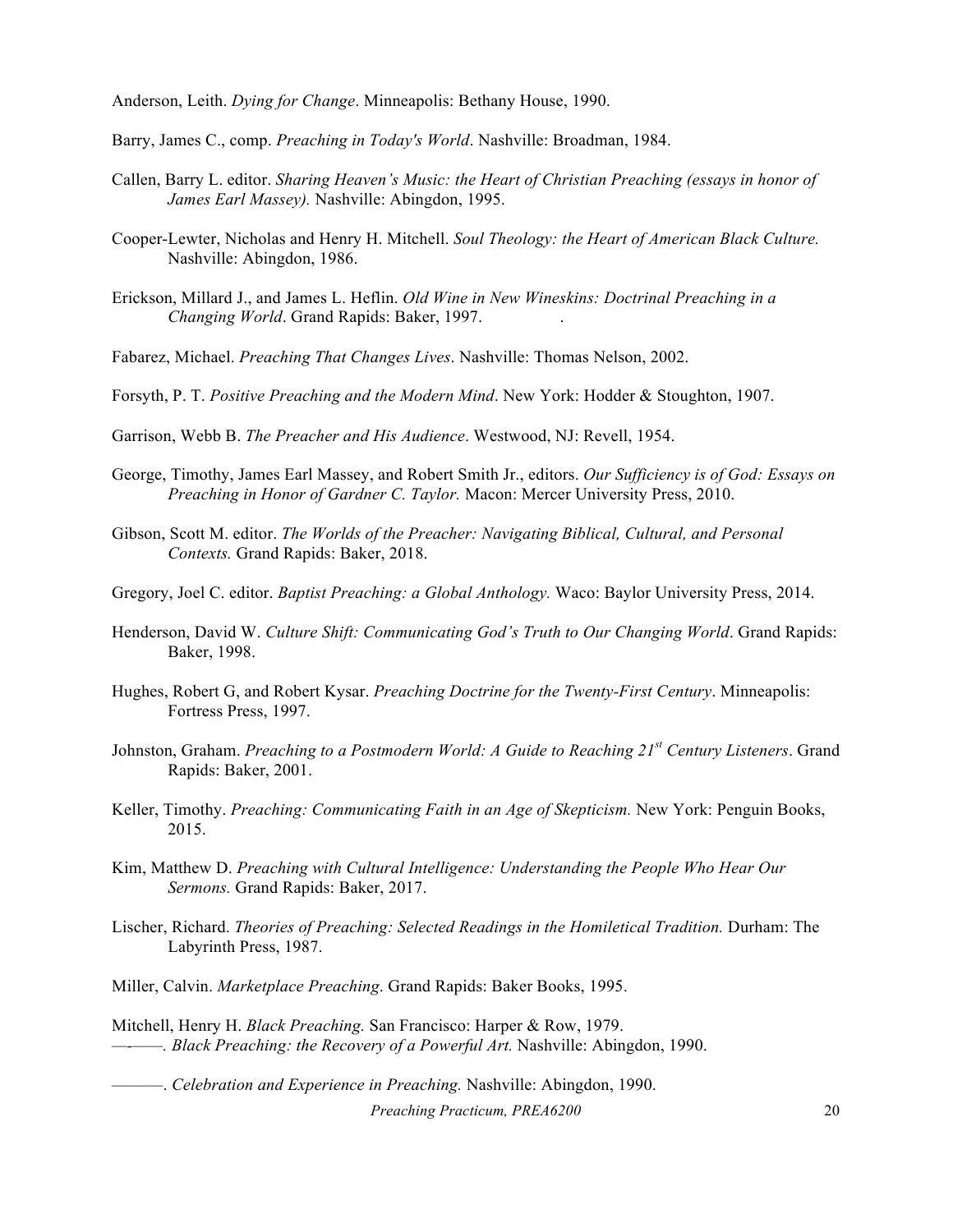———. *The Recovery of Preaching.* San Francisco: Harper & Row, 1977.

——— and Emil M. Thomas. *Preaching for Black Self-esteem.* Nashville: Abingdon, 1994.

- Packer, David. *Preaching to the Whole World: the Art of Preparing Biblical Sermons Across Cultural Divides.* N.p.: Growth Points Publication, 2014.
- Richards, E. Randolph and Brandon J. O'Brien. *Misreading Scripture with Western Eyes: Removing Cultural Blinders to Better Understand the Bible.* Downers Grove: InterVarsity, 2012.
- Rosenberg, Bruce A. *The Art of the American Folk Preacher.* New York: Oxford University, 1970.
- Scharf, Greg R. *Let the Earth Hear His Voice: Strategies for Overcoming Bottlenecks in Preaching God's Word.* Phillipsburg: P&R Publishing, 2015.
- Schultze, Quentin J. *Communicating for Life: Christian Stewardship in Community and Media*. Grand Rapids: Baker, 2000.
- Simmons, Martha J. and Henry H. Mitchell. *A Study Guide to Accompany "Celebration and Experience in Preaching".* Atlanta: n.p., 1993.

### Creativity and Innovation

Achtemeier, Elizabeth R. *Creative Preaching: Finding the Right Words*. Nashville: Abingdon, 1980.

- Alcantara, Jared E. *Crossover Preaching: Intercultural-Improvisational Homiletics in Conversation with Gardner C. Taylor.* Downers Grove: InterVarsity, 2015.
	- *———. Learning from a Legend: What Gardner C. Taylor Can Teach Us About Preaching.* Eugene: Cascade Books, 2016.
- Arthurs, Jeffrey D. *Preaching as Reminding: Stirring Memory in an Age of Forgetfulness.* Downers Grove: IVP Academic, 2017.
- Barker, Joel Arthur. *Future Edge: Discovering the New Paradigms of Success*. New York: William Morrow and Company, 1992.
- Briscoe, D. Stuart. *Fresh Air in the Pulpit.* Grand Rapids: Baker Books and Inter-Varsity Press, 1994.
- Callen, Barry L. editor. *Sharing Heaven's Music: the Heart of Christian Preaching (essays in honor of James Earl Massey).* Nashville: Abingdon, 1995.
- Chapell, Bryan. *Using Illustrations to Preach with Power*. Wheaton: Crossway, 1992.
- Eswine, Zack. *Kindled Fire: How the Methods of C.H. Spurgeon Can Help Your Preaching.* Ross-shire: Christian Focus Publications, 2006.
- Freeman, Harold. *Variety in Biblical Preaching: Innovative Techniques and Fresh Forms*. Waco: Word, 1987.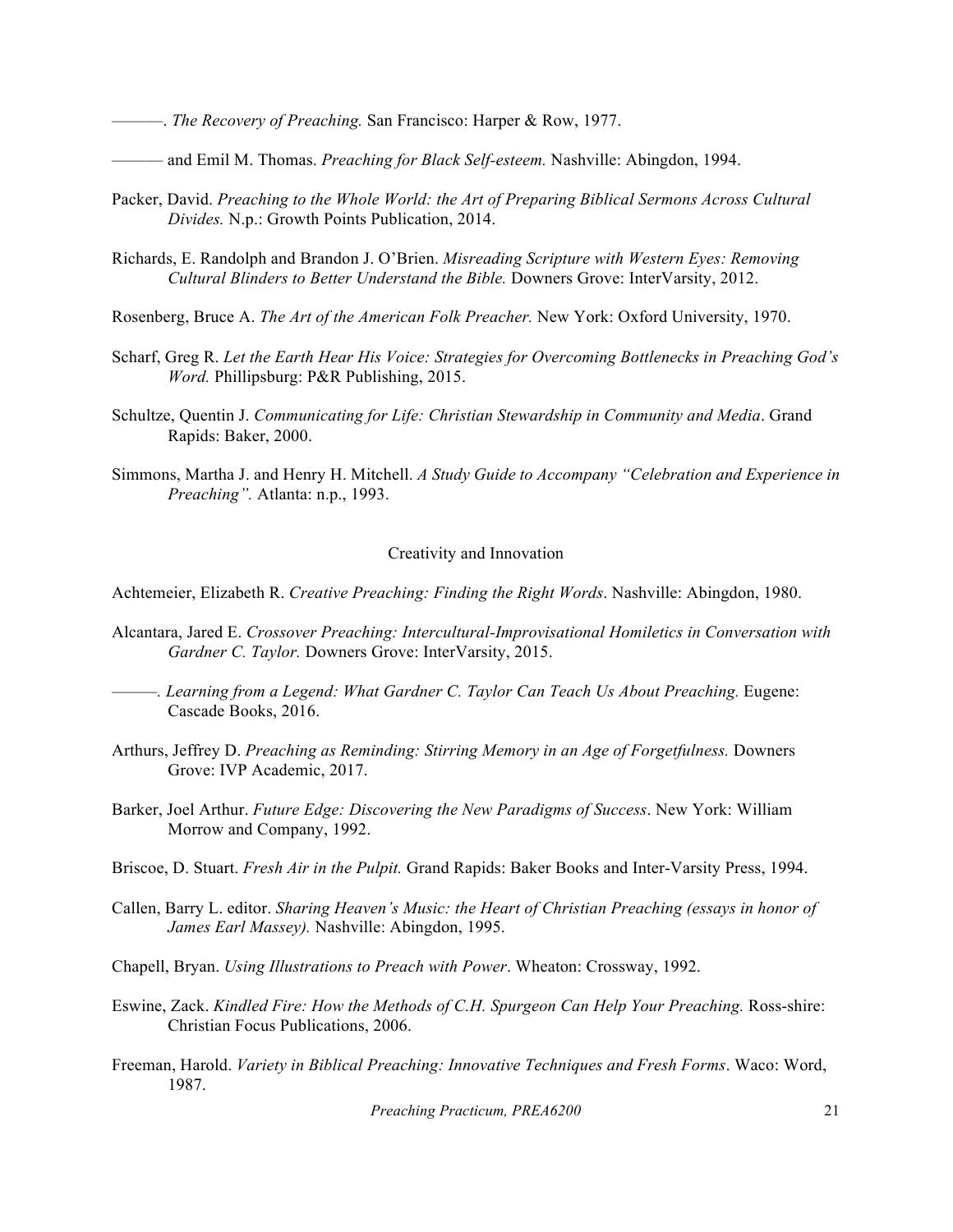Garrison, Webb B. *Creative Imagination in Preaching*. New York: Abingdon, 1960.

George, Timothy, James Earl Massey, and Robert Smith Jr., editors. *Our Sufficiency is of God: Essays on Preaching in Honor of Gardner C. Taylor.* Macon: Mercer University Press, 2010.

Mitchell, Henry H. *Black Preaching: the Recovery of a Powerful Art.* Nashville: Abingdon, 1990.

———. *Celebration and Experience in Preaching.* Nashville: Abingdon, 1990.

———. *The Recovery of Preaching.* San Francisco: Harper & Row, 1977.

Rosenberg, Bruce A. *The Art of the American Folk Preacher.* New York: Oxford University, 1970.

Shelly, Marshall, ed. *Changing Lives Through Preaching and Worship*. Nashville: Moorings, 1995.

- Simmons, Martha J. and Henry H. Mitchell. *A Study Guide to Accompany "Celebration and Experience in Preaching".* Atlanta: n.p., 1993.
- Thomas, Frank A. *They Like to Never Quit Praisin' God: the Role of Celebration in Preaching.* Cleveland: United Church Press, 1997.
- Vines, Jerry and Adam B. Dooley. *Passion in the Pulpit: How to Exegete the Emotion of Scripture.*  Chicago: Moody, 2018.
- White, James Emery. *Rethinking the Church: A Challenge to Creative Redesign in an Age of Transition*. Grand Rapids: Baker, 1997.

Whitesell, Faris D., and Lloyd M. Perry. *Variety in Your Preaching*. Westwood, NJ: Revell, 1954.

Wiersbe, Warren. *Preaching and Teaching with Imagination: The Quest for a Biblical Ministry*. Wheaton, IL: Victor Books, 1994.

# The Invitation

Allen, David L. and Peter Lumpkins, editors. *Preach the Word! A Collection of Essays on Biblical Preaching in Honor of Jerry Vines.* Carrollton: Free Church Press, 2013.

Fish, Roy. *Giving a Good Invitation*. Nashville: Broadman, 1974.

Hawkins, O.S. *Drawing the Net.* Dallas: Annuity Board of the Southern Baptist Convention, 2002.

Kendall, R. T. *Stand Up and Be Counted*. Grand Rapids: Zondervan, 1984.

Martin, O. Dean. *Invite: What Do You Do After the Sermon?* Nashville: Tidings, 1973.

Murray, Iain. *The Invitation System.* Carlisle: Banner of Truth Trust, 1967.

Olford, Stephen F. and David L. Olford. *Anointed Expository Preaching.* Nashville: B&H, 1998.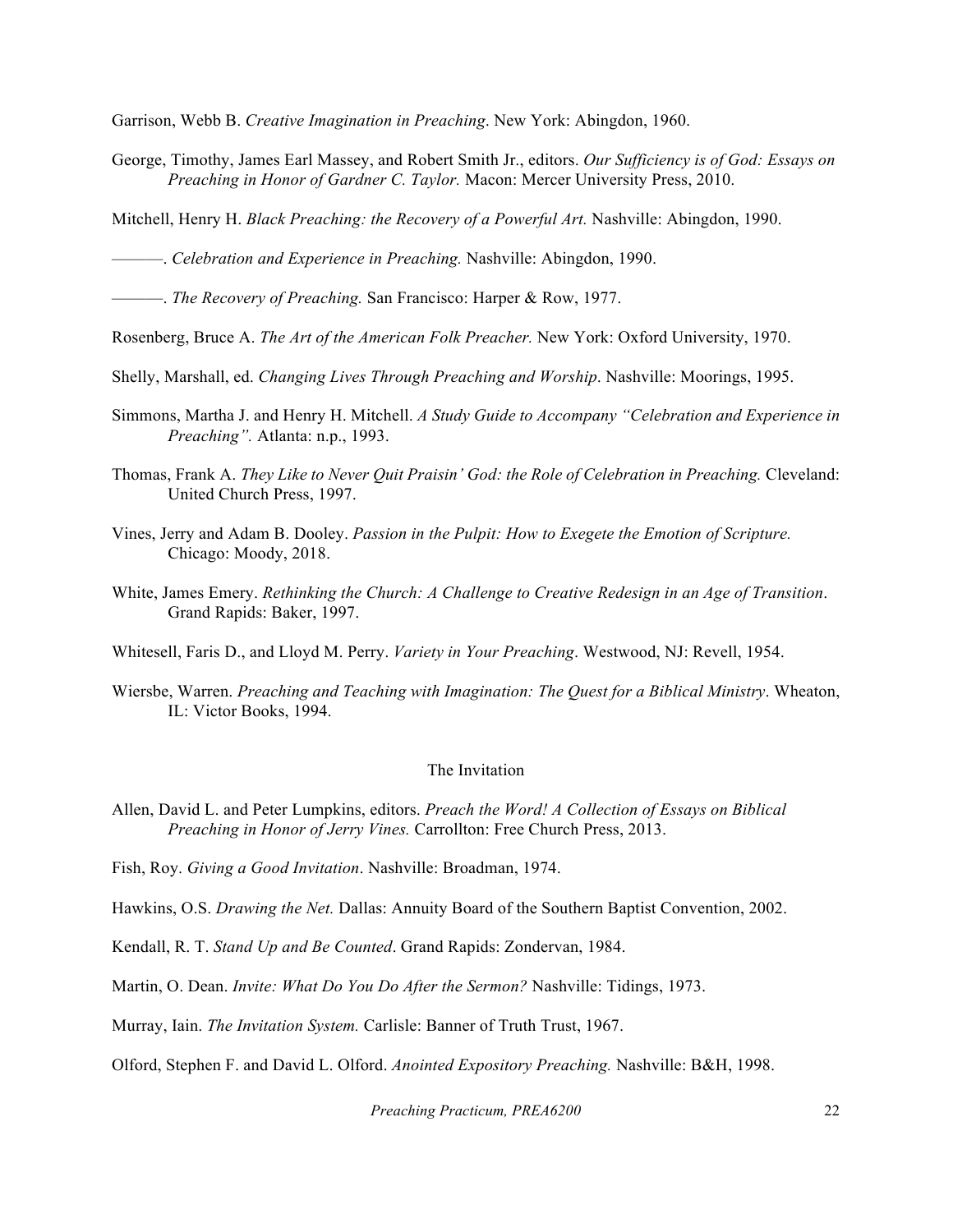Street, R. Alan. *The Effective Invitation*. Old Tappan, NJ: Fleming H. Revell, 1984.

Whitesell, F. D. *65 Ways to Give Evangelistic Invitations*. Grand Rapids: Kregel, 1984.

### Speech Communication

- Akin, Daniel L., David L. Allen, and Ned L. Matthews, editors. *Text-Driven Preaching: God's Word at the Heart of Every Sermon.* Nashville: B&H, 2010.
- Arthurs, Jeffrey D. *Preaching as Reminding: Stirring Memory in an Age of Forgetfulness.* Downers Grove: IVP Academic, 2017.
- Duduit, Michael, ed. *Communicate with Power: Insights from America's Top Communicators*. Nashville: Broadman, 1996.
- Flesch, Rudolf. *The Art of Readable Writing*. Rev. ed. New York: Macmillan, 1986.
- Galli, Mark, and Craig Brian Larson. *Preaching that Connects: Using the Techniques of Journalists to Add Impact to Sermons.* Grand Rapids: Zondervan, 1994.
- Gordon, T. David. *Why Johnny Can't Preach.* Phillipsburg, NJ: P&R Publishing, 2009.
- Kennedy, George A. *Classical Rhetoric and Its Christian and Secular Tradition from Ancient to Modern Times.* Chapel Hill: The University of North Carolina Press, 1980.
- Lischer, Richard. *Theories of Preaching: Selected Readings in the Homiletical Tradition.* Durham: The Labyrinth Press, 1987.
- Luntz, Frank. *Words that Work.* New York: Hyperion, 2007.
- Miller, Calvin. *The Empowered Communicator*. Nashville: Broadman and Holman, 1994.
- Overstreet, R. Larry. *Persuasive Preaching: A Biblical and Practical Guide to the Effective Use of Persuasion.* Wooster, OH: Weaver, 2014.

## Style and Delivery

- Akin, Daniel L., David L. Allen, and Ned L. Matthews, editors. *Text-Driven Preaching: God's Word at the Heart of Every Sermon.* Nashville: B&H, 2010.
- Akin, Daniel L., Bill Curtis, and Stephen Rummage. *Engaging Exposition.* Nashville: B&H Academic, 2011.
- Alcantara, Jared E. *Crossover Preaching: Intercultural-Improvisational Homiletics in Conversation with Gardner C. Taylor.* Downers Grove: InterVarsity, 2015.
- *———. Learning from a Legend: What Gardner C. Taylor Can Teach Us About Preaching.* Eugene: Cascade Books, 2016.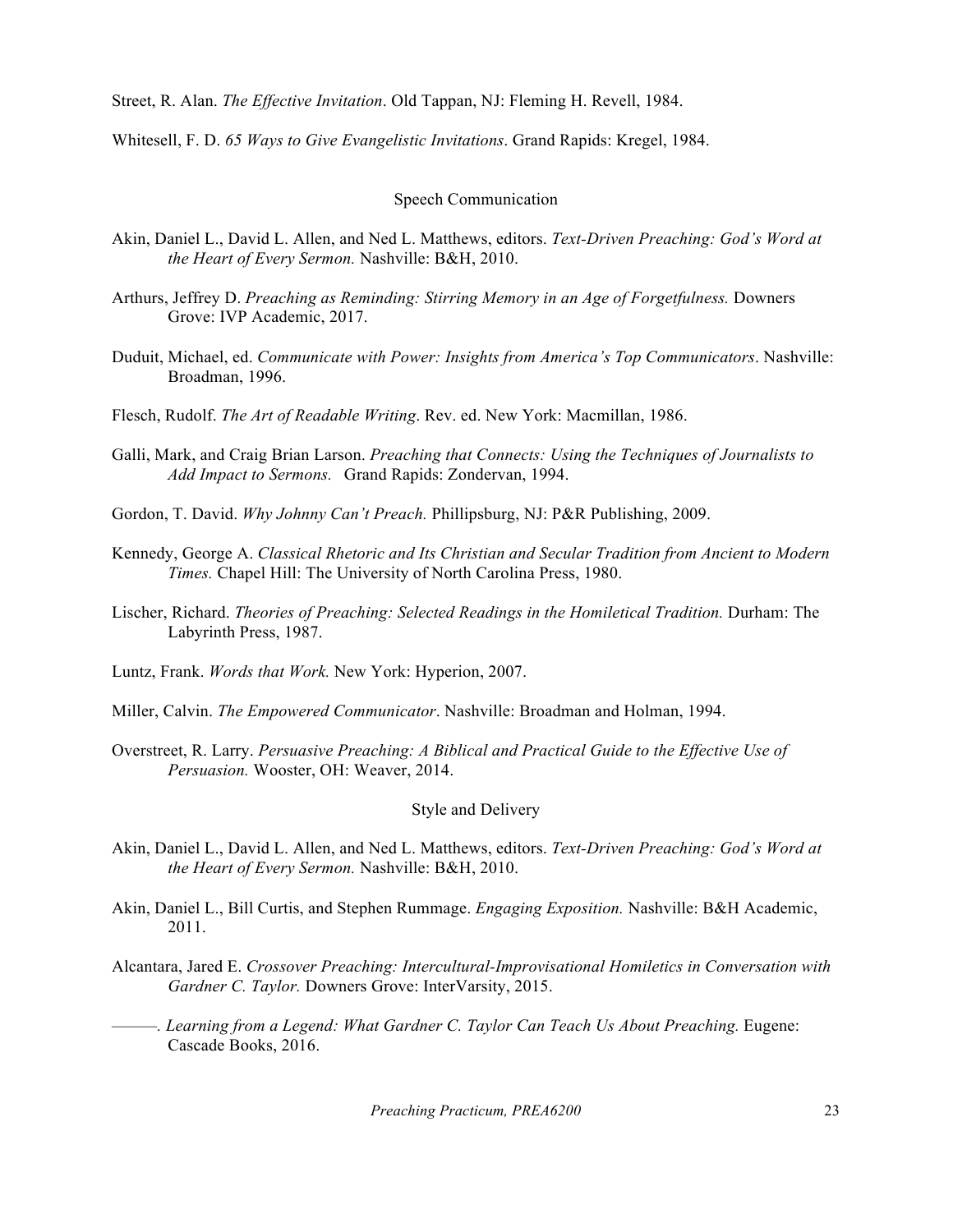- Arthurs, Jeffrey D. *Preaching as Reminding: Stirring Memory in an Age of Forgetfulness.* Downers Grove: IVP Academic, 2017.
- Callen, Barry L. editor. *Sharing Heaven's Music: the Heart of Christian Preaching (essays in honor of James Earl Massey).* Nashville: Abingdon, 1995.
- Carter, Terry, Scott Duvall, and Daniel Hays. *Preaching God's Word: A Hands-on Approach to Preparing,*
- *Developing, and Delivering the Sermon.* Grand Rapids: Zondervan, 2005.
- Eswine, Zack. *Kindled Fire: How the Methods of C.H. Spurgeon Can Help Your Preaching.* Ross-shire: Christian Focus Publications, 2006.
- Fasol, Al. *A Complete Guide to Sermon Delivery*. Nashville: Broadman & Holman, 1996.
- George, Timothy, James Earl Massey, and Robert Smith Jr., editors. *Our Sufficiency is of God: Essays on Preaching in Honor of Gardner C. Taylor.* Macon: Mercer University Press, 2010.
- Kooienga, William H. *Elements of Style for Preaching*. Grand Rapids: Zondervan Publishing House, 1989.
- Lischer, Richard. *Theories of Preaching: Selected Readings in the Homiletical Tradition.* Durham: The Labyrinth Press, 1987.
- McClellan, Dave. *Preaching by Ear: Speaking God's Truth from the Inside Out.* Wooster, OH: Weaver, 2014.
- McDill, Wayne V. *The Moment of Truth: A Guide to Effective Sermon Delivery*. Nashville: Broadman and Holman Publishers, 1999.
- Merida, Tony. *Faithful Preaching: Declaring Scripture with Responsibility, Passion, and Authenticity.* Nashville: B&H Academic, 2009.
- Mitchell, Henry H. *Black Preaching.* San Francisco: Harper & Row, 1979.
- *———. Black Preaching: the Recovery of a Powerful Art.* Nashville: Abingdon, 1990.
- ———. *Celebration and Experience in Preaching.* Nashville: Abingdon, 1990.
- ———. *The Recovery of Preaching.* San Francisco: Harper & Row, 1977.
- Rosenberg, Bruce A. *The Art of the American Folk Preacher.* New York: Oxford University, 1970.
- Simmons, Martha J. and Henry H. Mitchell. *A Study Guide to Accompany "Celebration and Experience in Preaching".* Atlanta: n.p., 1993.
- Smith, J. Alfred. *Preach On! A Concise Handbook of the Elements of Style in Preaching.* Nashville: Broadman, 1984.

Smith, Steven W. *Recapturing the Voice of God.* Nashville: B&H Publishing, 2015.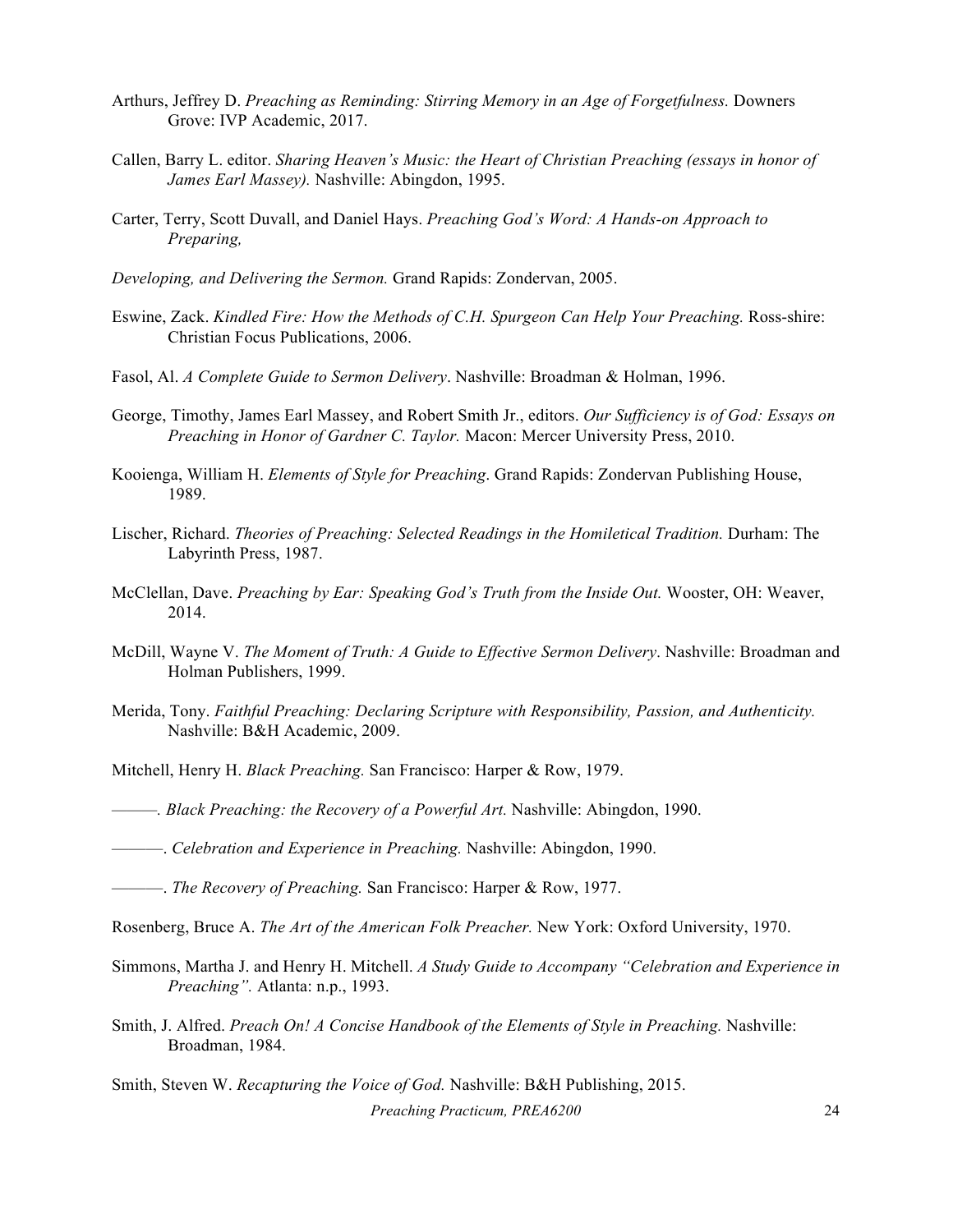- Stevenson, Dwight and Charles Diehl. *Reaching People from the Pulpit: A Guide to Effective Sermon Delivery*. Grand Rapids: Baker, 1958.
- Strunk, William and E. B. White. *The Elements of Style*. New York: Macmillan Co., 1959.
- Thomas, Frank A. *They Like to Never Quit Praisin' God: the Role of Celebration in Preaching.* Cleveland: United Church Press, 1997.
- Turner, Timothy A. *Preaching to Programmed People: Effective Communication in a Media-Saturated Society*. Grand Rapids: Kregel, 1995.
- Vines, Jerry. *A Guide to Effective Sermon Delivery*. Chicago: Moody, 1986.
	- and Adam B. Dooley. *Passion in the Pulpit: How to Exegete the Emotion of Scripture.* Chicago: Moody, 2018.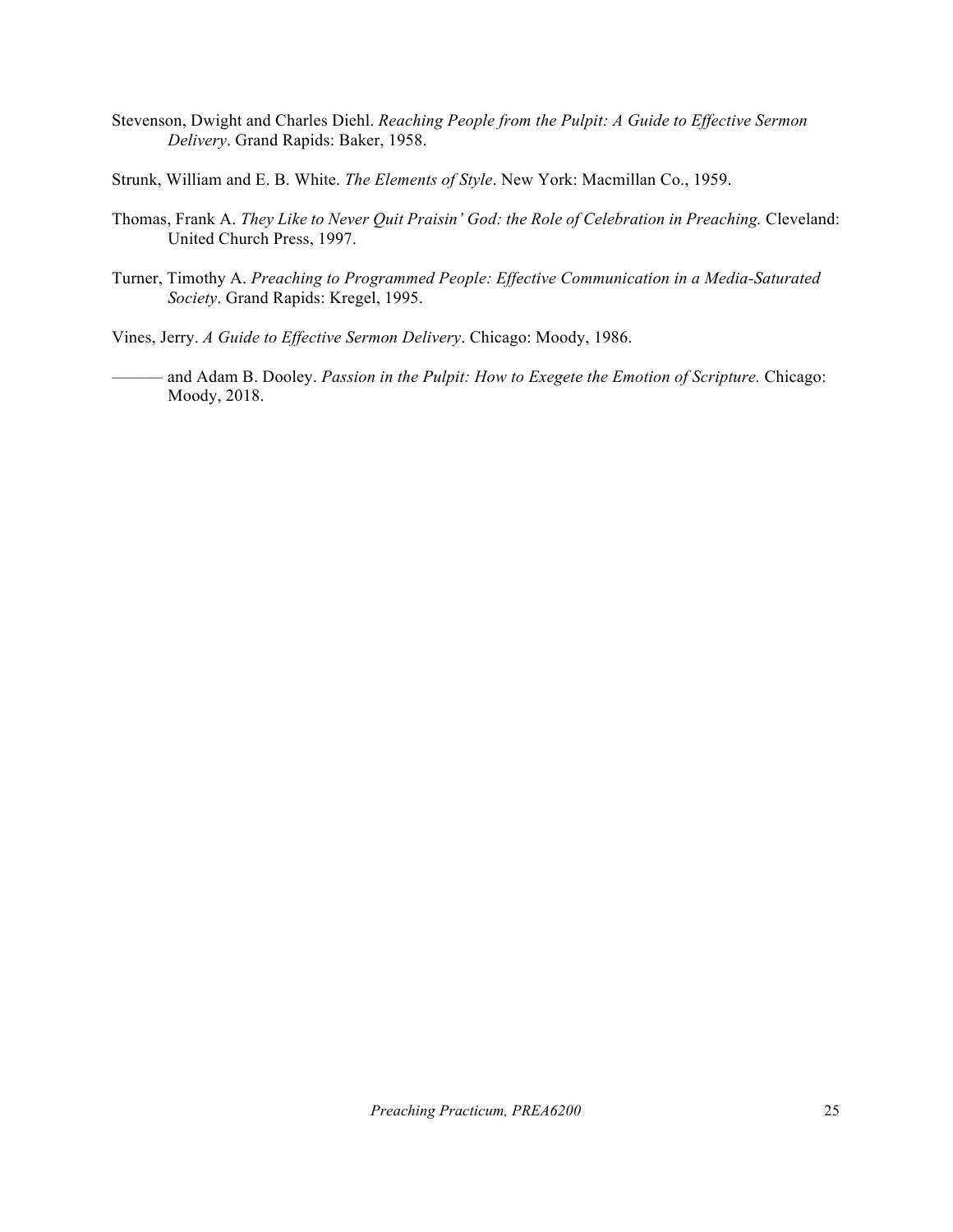# **SERMON BRIEF**

## Rhetorical Sermon Outline

Name: Assignment: Date Due:

# A. **Foundational Elements**

1. Sermon Title (in quotation marks; headline capitalization style):

2. Text:

3. Subject (in one or two words--or as a short phrase):

4. ETS (Essence of the Text in a Sentence--state in the past tense):

5. ESS (Essence of the Sermon in a Sentence--also called the Proposition; do not state in the past tense):

6. OSS (Objective of the Sermon in a Sentence--state in terms of what hearers will **do** as a result of this sermon): Hearers will....

# B. **Formal Elements**

Introduction (May or may not have sub points under Introduction, Conclusion, or Main Points.) 1. 2.

3.

Body (Include **Functional Elements** in delivery of sermon but **do not include** in Sermon Brief.) I.

1. 2. II. 1. 2. III. 1. 2. Conclusion 1. 2. 3.

# C. **Notes**

1. The number of points may vary within the formal elements from the numbers shown above.

2. All main points (i.e., I, II, etc.) in the sermon body outline must be referenced to the text (e.g., I. The Motive of Salvation, John 3:16a; II. The Means of Salvation, John 3:16b).

3. Write all sermon body main points in headline capitalization style (e.g., The Motive of Salvation).

Write all lesser points under the main points in sentence capitalization style (e.g., The personal motive).